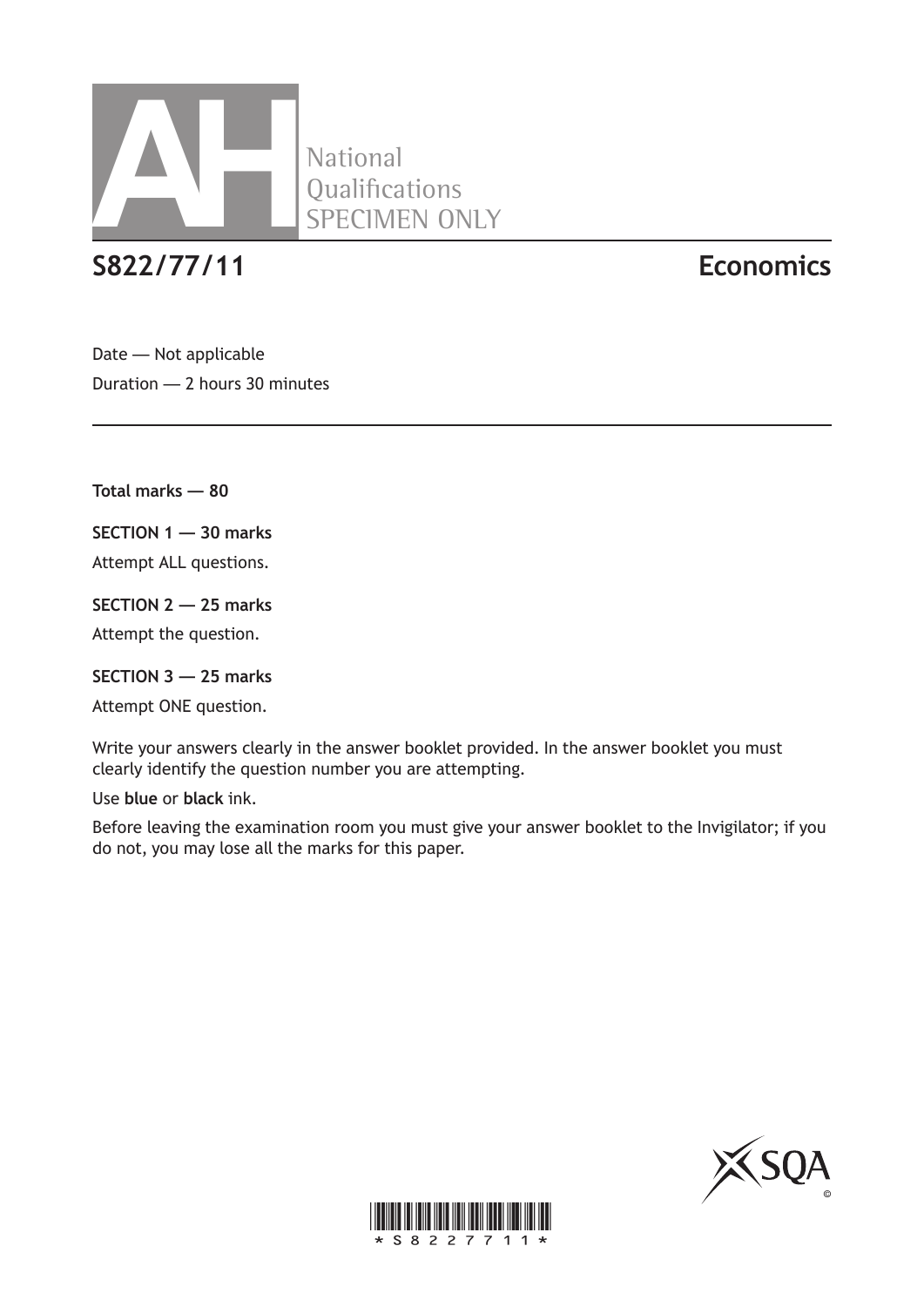### **SECTION 1 — 30 marks**

### **Read the following source and attempt ALL the questions that follow.**

5

### **The impact of the 'Brexit fog' on the UK economy**

Gertjan Vlieghe, a current member of the Monetary Policy Committee, has argued that Brexit is already costing the UK £800m a week in lost output, more than double the £350m a week saving promoted by some 'Leave' campaigners before the referendum in 2016. The prolonged uncertainty over Brexit, what the governor of the Bank of England refers to as the 'Brexit fog', appears to be leading to slowing economic growth.

The most dire predictions before the referendum have failed to transpire — there has been no recession in the UK. However, some economists assert that worrying trends in the UK economy became more evident in 2019. The rate of economic growth in 2018 fell to 1·4%, down from 1·8% in 2017. This fall is blamed on lower manufacturing output, lower

10 business investment and, additionally, disappointing export growth despite a relatively weak pound.

Longer term, the UK labour market may be negatively impacted. Unemployment in the UK has been at historically low levels but may start to rise as UK and foreign-owned businesses relocate their UK plants and operations, and foreign direct investment falls. There is also

uncertainty about the impact of lower EU migration on the labour market. Of course, some of the anticipated consequences for the labour market could be mitigated by a 'good' Brexit deal. However, major uncertainty remains, given that economists disagree as to which of the potential Brexit options, a so-called 'Soft' or 'Hard' Brexit deal, will be best for the UK economy. 15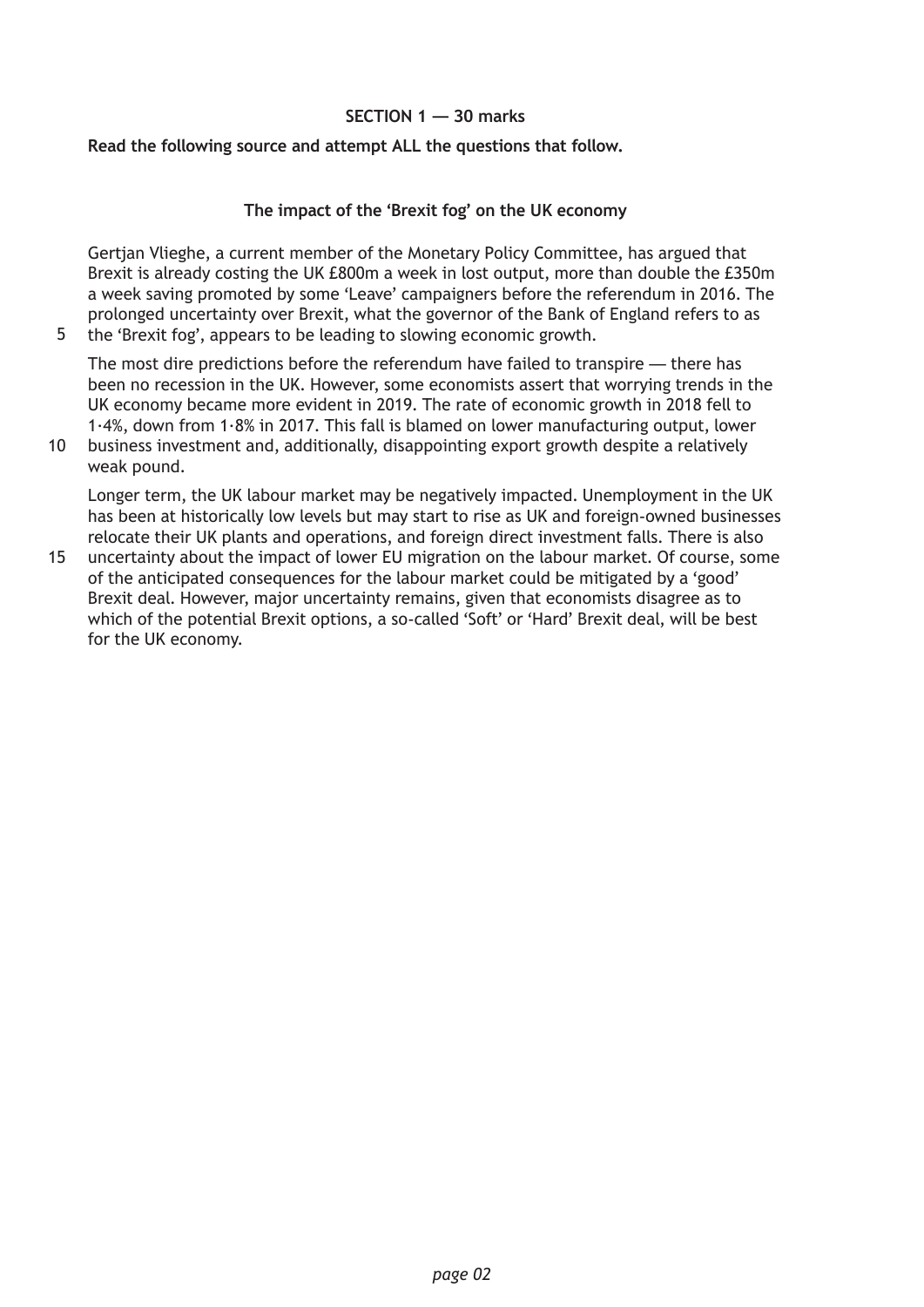## **Questions**

**1.** Describe what is meant by the following terms.

|    | (a) Foreign direct investment (line 14)                                                                                                                       | $\overline{2}$ |
|----|---------------------------------------------------------------------------------------------------------------------------------------------------------------|----------------|
|    | (b) 'Hard' Brexit (line 19)                                                                                                                                   | $\overline{2}$ |
| 2. | Explain why lower business investment might lead to lower economic growth.                                                                                    | 4              |
| 3. | Explain possible reasons why the UK Current Account of the Balance of Payments<br>might not have improved, despite the pound sterling having fallen in value. | 6              |
| 4. | (a) Using a diagram, explain the impact of the closure of UK-based firms and lower<br>EU migration in the UK on the UK labour market.                         | 4              |
|    | (b) Describe economic advantages and disadvantages of lower EU migration to the<br>UK.                                                                        | 6              |
| 5. | Other than the impact on the labour market and migration, discuss the potential<br>benefits to the UK economy of Brexit.                                      | 6              |

**[Turn over**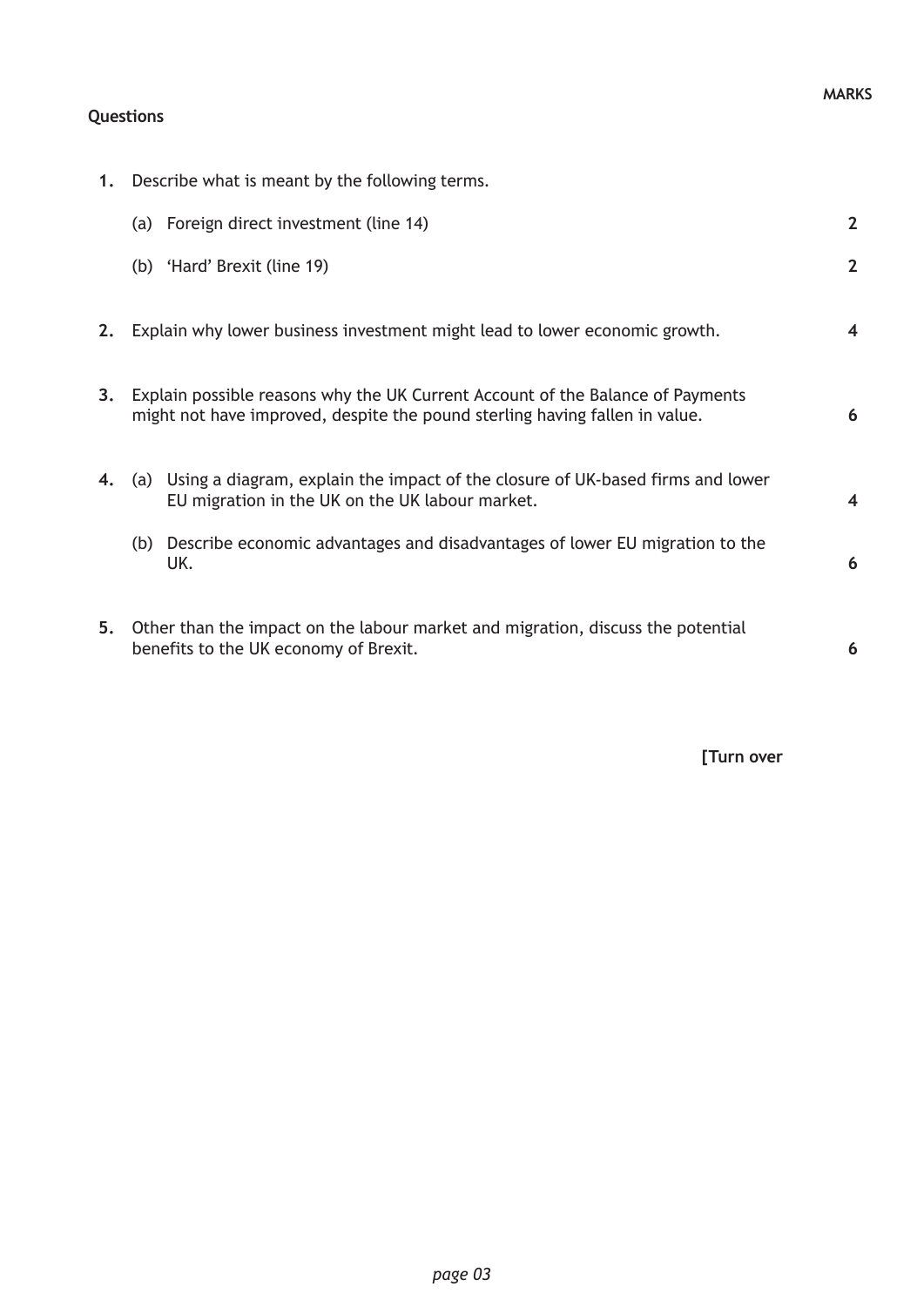## **SECTION 2 — 25 marks Attempt the question**

| 6. |     | (a) Compare the characteristics of monopoly and monopolistic competition.                                                                     | 6 |
|----|-----|-----------------------------------------------------------------------------------------------------------------------------------------------|---|
|    | (b) | Using a diagram/diagrams, explain why a firm in monopolistic competition can<br>only make normal profits in the long-run.                     | 6 |
|    | (C) | Explain, with the aid of a diagram, why the negative externalities caused by<br>excessive sugar consumption are an example of market failure. |   |
|    | (d) | Evaluate possible policies which could be used to reduce the market failure of<br>excessive sugar consumption.                                | 6 |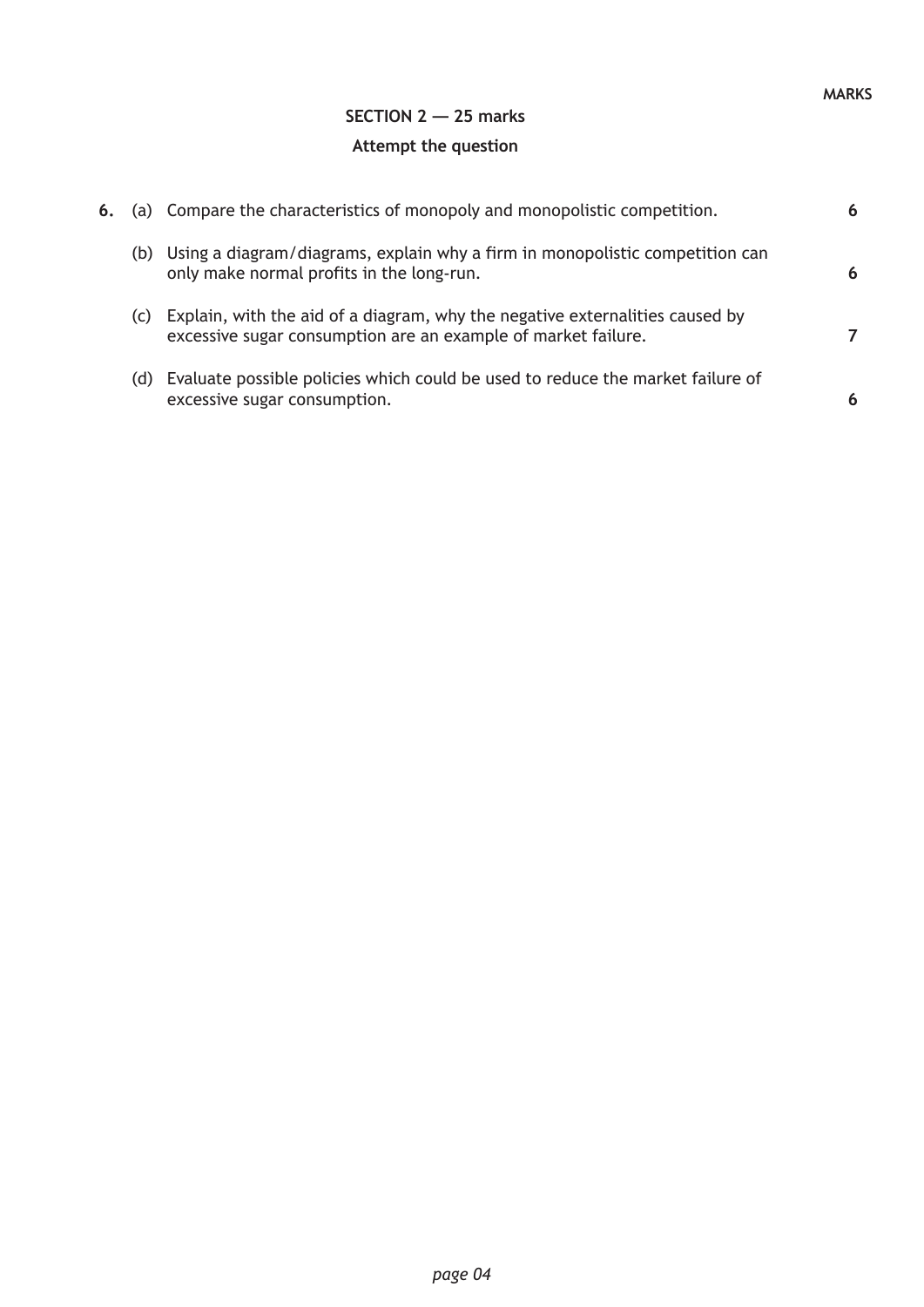# **SECTION 3 — 25 marks Attempt ONE question**

| 7.        | On 19 February 2019 Honda confirmed that it will close its Swindon car plant in 2021,<br>with the loss of about 3,500 jobs. Although UK unemployment remained low, this<br>announcement came at a time of continuing concerns over UK productivity figures. |                |
|-----------|-------------------------------------------------------------------------------------------------------------------------------------------------------------------------------------------------------------------------------------------------------------|----------------|
|           | (a) Analyse the possible economic consequences of a declining car manufacturing<br>industry in the UK.                                                                                                                                                      | 8              |
|           | (b) Discuss the view that the UK has an on-going 'productivity problem'.                                                                                                                                                                                    | 10             |
| <b>OR</b> | (c) Describe the reasons why UK unemployment remained low in 2018.                                                                                                                                                                                          | $\overline{7}$ |
| 8.        | In February 2019 it was reported that UK inflation fell to a two-year low of 1.8%. It<br>was also reported at the time that wages were rising at $3.3\%$ . These figures were<br>released at a time of further weakening in the UK housing market.          |                |
|           | (a) Discuss the economic implications of 'real' wage growth on the UK economy.                                                                                                                                                                              | 8              |
|           | (b) Describe the potential impacts of falling house prices on the UK economy.                                                                                                                                                                               | 8              |
|           | (c) Evaluate supply-side policies which might be implemented to support long-run<br>economic growth.                                                                                                                                                        | 9              |
| <b>OR</b> |                                                                                                                                                                                                                                                             |                |
| 9.        | On 12 December 2018 the Scottish Finance Secretary, Derek Mackay, announced that<br>he would not pass on the tax break for higher earners that was announced by the<br>Chancellor in his UK budget.                                                         |                |
|           | (a) Discuss the possible economic effects of the increase in the number of income<br>tax bands on the Scottish economy.                                                                                                                                     | 10             |
|           | (b) Describe the possible dangers for the UK economy of persistently running a<br>budget deficit.                                                                                                                                                           | 8              |
|           | (c) Apart from altering income tax, discuss other policy measures that could be<br>introduced to reduce income inequality in the UK.                                                                                                                        | $\overline{7}$ |
|           |                                                                                                                                                                                                                                                             |                |

**[Turn over for next question**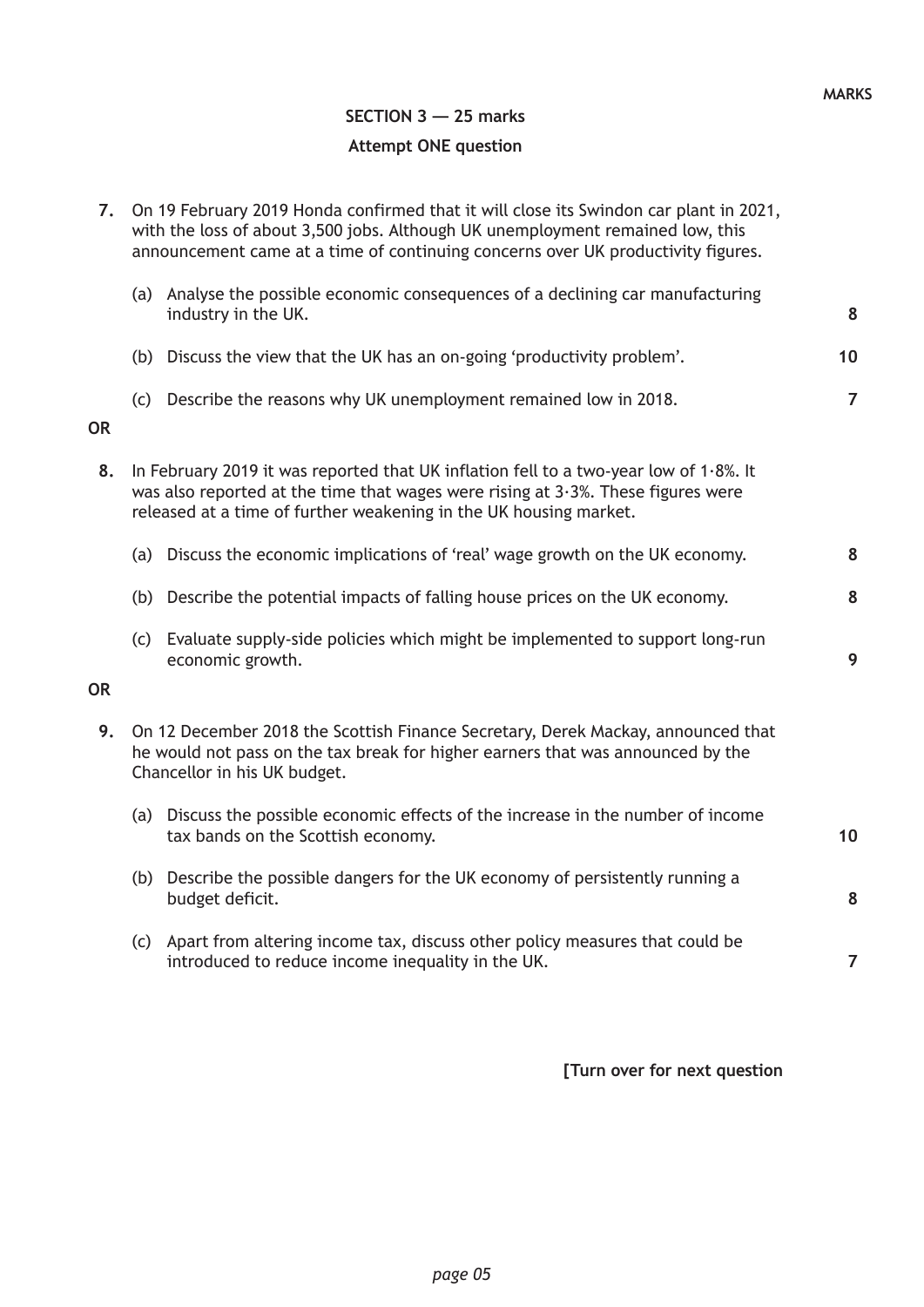**4**

**8**

**5**

**8**

| (b) Discuss the possible economic implications of the on-going trade war between |
|----------------------------------------------------------------------------------|
| China and America on the US economy.                                             |

- (c) Apart from the US-China trade war, explain reasons for China's slowing rate of economic growth.
- (d) Using examples, explain reasons why some developing economies struggle to achieve economic growth.

### **[END OF SPECIMEN QUESTION PAPER]**

#### **OR**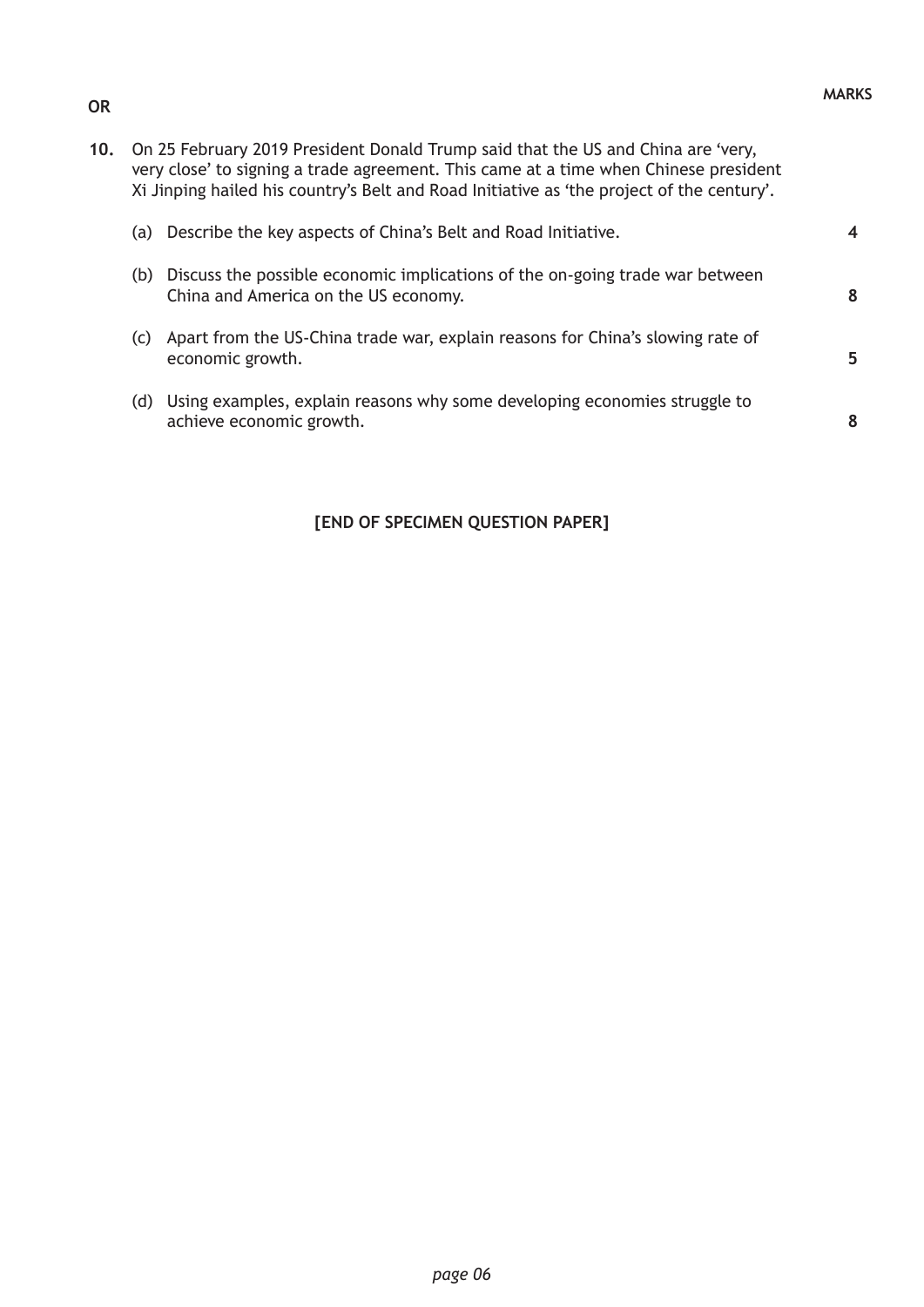

**S822/77/11 Economics**

# Marking Instructions

These marking instructions have been provided to show how SQA would mark this specimen question paper.

National

**Qualifications** 

SPECIMEN ONLY

The information in this publication may be reproduced to support SQA qualifications only on a non-commercial basis. If it is reproduced, SQA should be clearly acknowledged as the source. If it is to be used for any other purpose, written permission must be obtained from permissions@sqa.org.uk.

Where the publication includes materials from sources other than SQA (ie secondary copyright), this material should only be reproduced for the purposes of examination or assessment. If it needs to be reproduced for any other purpose it is the user's responsibility to obtain the necessary copyright clearance.

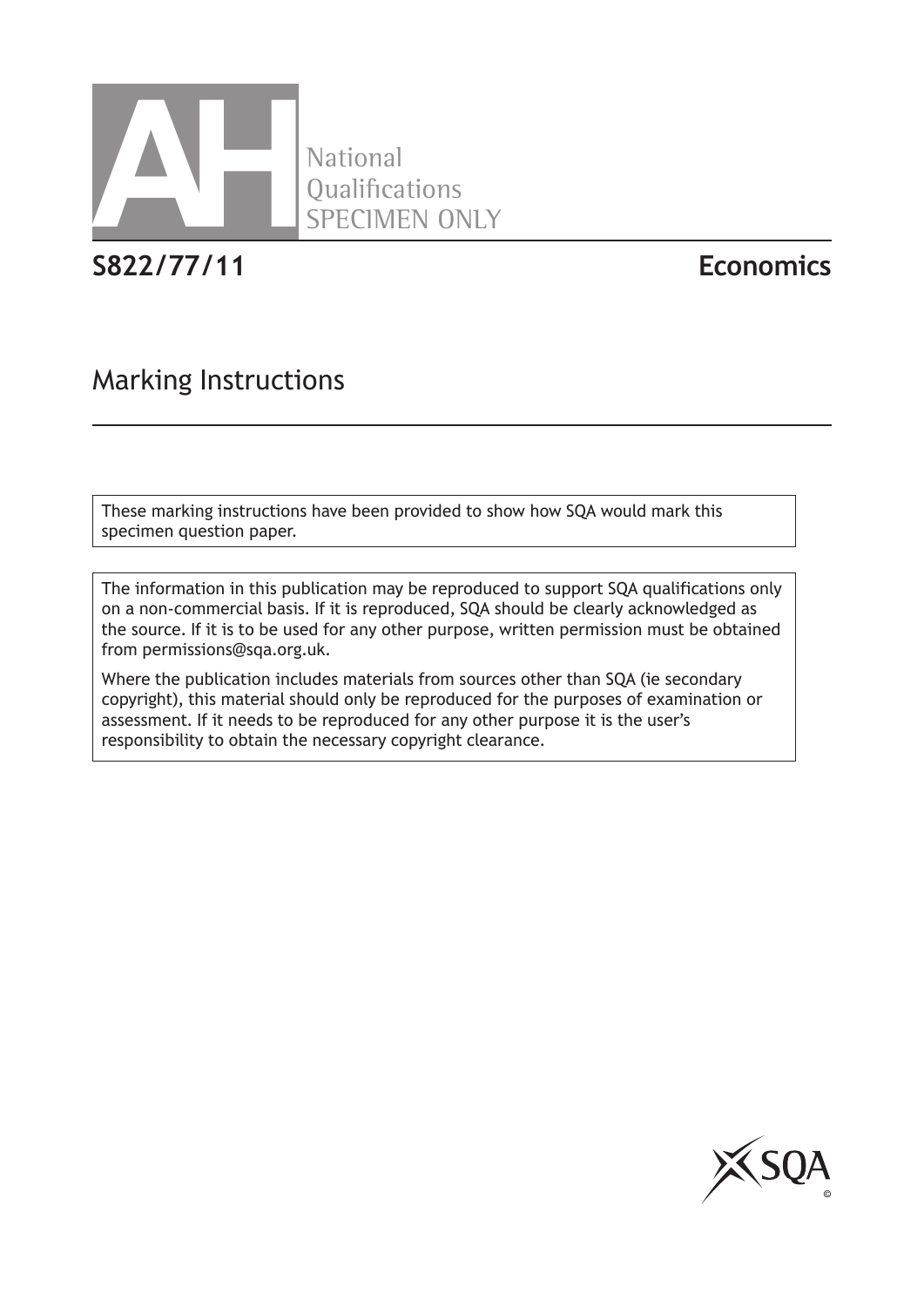### **General marking principles for Advanced Higher Economics**

*Always apply these general principles. Use them in conjunction with the detailed marking instructions, which identify the key features required in candidates' responses.* 

- **(a)** Always use positive marking. This means candidates accumulate marks for the demonstration of relevant skills, knowledge and understanding; marks are not deducted for errors or omissions.
- **(b)** If a candidate response does not seem to be covered by either the principles or detailed marking instructions, and you are uncertain how to assess it, you must seek guidance from your team leader.
- **(c)** For **describe** questions, candidates must make a number of relevant factual points, which may be characteristics and/or features, as appropriate to the question asked. These points may relate to a concept, process or situation. Candidates may provide a number of straightforward points or a smaller number of developed points, or a combination of these.

Up to the total mark allocation for this question

- award **1 mark** for each relevant factual point
- award **1 mark** for any further development of a relevant point, including exemplification when appropriate.
- **(d)** For **explain** questions, candidates must make accurate relevant points that relate cause and effect and/or make relationships clear. These points may relate to a concept, process or situation. Candidates may provide straightforward points of explanation or a smaller number of developed points, or a combination of these.

Up to the total mark allocation for this question

- award **1 mark** for each relevant point of explanation
- award **1 mark** for any further development of a relevant point, including exemplification when appropriate.
- **(e)** For **justify** questions, candidates must give good reasons for a cause of action or decision. Up to the total mark allocation for this question
	- award **1 mark** for each relevant statement or opinion
	- award marks for any further development of a relevant statement or opinion.
- **(f)** For **analyse** questions, candidates must demonstrate their ability to identify, describe and explain relevant parts and the relationships between the parts and/or the whole. Candidates must be able to draw out and relate any implications and/or analyse data.

Up to the total mark allocation for this question

- award **1 mark** for each relevant point of analysis
- award **1 mark** for any further development of a relevant point, including exemplification when appropriate.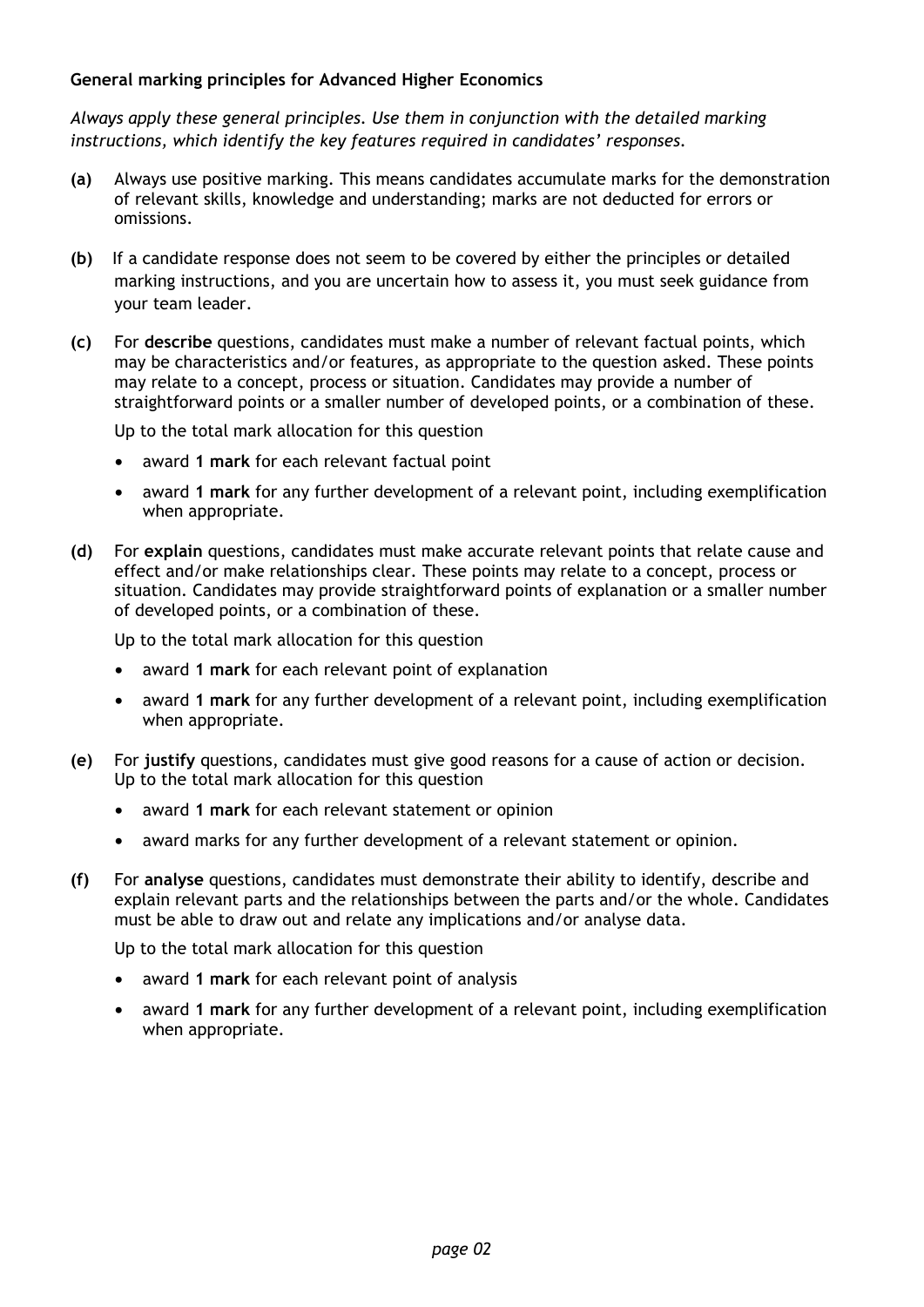**(g)** For **discuss** questions, candidates must make points that communicate issues, ideas or information about a given topic or context that make a case for and/or against. Candidates do not always need to give both sides of the debate in their response.

Up to the total mark allocation for this question

- award **1 mark** for each accurate point of knowledge that is clearly relevant
- award **1 mark** for any further development of a relevant point, including exemplification when appropriate.
- **(h)** For **compare** questions, candidates must demonstrate knowledge and understanding of the similarities and/or differences between, for example, things, methods or choices. Candidates may include relevant theoretical concepts in their points.

Up to the total mark allocation for this question

- award **1 mark** for each accurate point of analysis
- award **1 mark** for any further development of a relevant point, including exemplification when appropriate.
- **(i)** For **evaluate** questions, candidates must demonstrate the ability to make a reasoned judgement in terms of the effectiveness or usefulness of something based on criteria. Candidates should be able to determine the value of something within context.

Up to the total mark allocation for this question

- **1 mark** for each accurate point of evaluation
- **1 mark** for any further development of a relevant point, including exemplification and/or a conclusion when appropriate.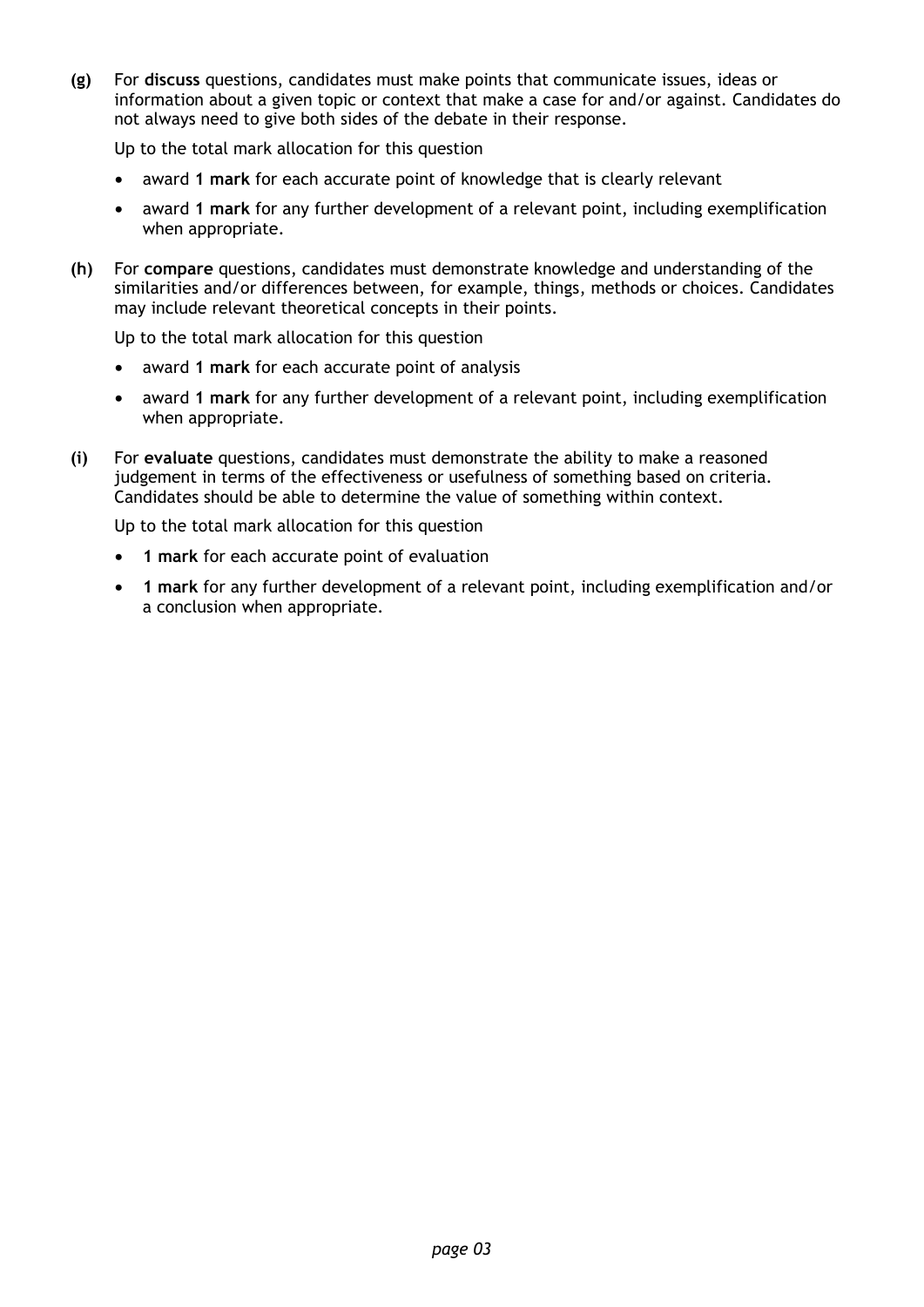### **Marking instructions for each question**

### **Section 1**

| Question |     | <b>Expected response(s)</b>                                                                                                                                                                                                                                                                                                                                                                                                                                                                                                                                                                                                                                                 | <b>Max</b><br>mark | <b>Additional guidance</b>                                                                                                                              |
|----------|-----|-----------------------------------------------------------------------------------------------------------------------------------------------------------------------------------------------------------------------------------------------------------------------------------------------------------------------------------------------------------------------------------------------------------------------------------------------------------------------------------------------------------------------------------------------------------------------------------------------------------------------------------------------------------------------------|--------------------|---------------------------------------------------------------------------------------------------------------------------------------------------------|
| 1.       | (a) | Foreign direct investment<br>Foreign direct investment (FDI) occurs when a company<br>$\bullet$<br>physically invests in buildings, factories, machines, and other<br>forms of capital outside of their home country (1). Nissan's<br>investment in its Sunderland factory is an example of a Japanese<br>multinational undertaking FDI into the UK (1).<br>FDI occurs when a firm takes a controlling interest in a firm<br>based in another country, through purchasing its shares (1).                                                                                                                                                                                   | $2^{\circ}$        | Award 1 mark for each valid description.<br>Award 1 mark for a valid development.<br>Give credit for mention of multinational<br>activities/operations. |
|          | (b) | 'Hard' Brexit<br>A Brexit deal in which the UK leaves the single market/customs<br>union (1) and ends free movement of people from the EU (1).<br>A 'no deal' Brexit would be a hard Brexit (1). The UK would<br>trade under WTO rules (1).                                                                                                                                                                                                                                                                                                                                                                                                                                 | $\overline{2}$     | Award 1 mark for each valid description.<br>Award 1 mark for a valid development.                                                                       |
| 2.       |     | Investment is a component of Aggregate Demand and lower<br>investment leads to lower AD (which is a measure of National<br>Income/GDP) (1).<br>It reduces potential aggregate supply because lower investment<br>in capital and technology reduces potential output (1).<br>Lower investment leads to lower economic growth because the<br>productive potential of an economy is lower than it would<br>otherwise have been (1).<br>Lower investment in capital and technology reduces productivity<br>which lowers output which leads to lower economic growth (1).<br>Lower investment can reduce jobs in original/related industries<br>which leads to lower output (1). | 4                  | Award 1 mark for each valid explanation.<br>Award 1 mark for each valid development.                                                                    |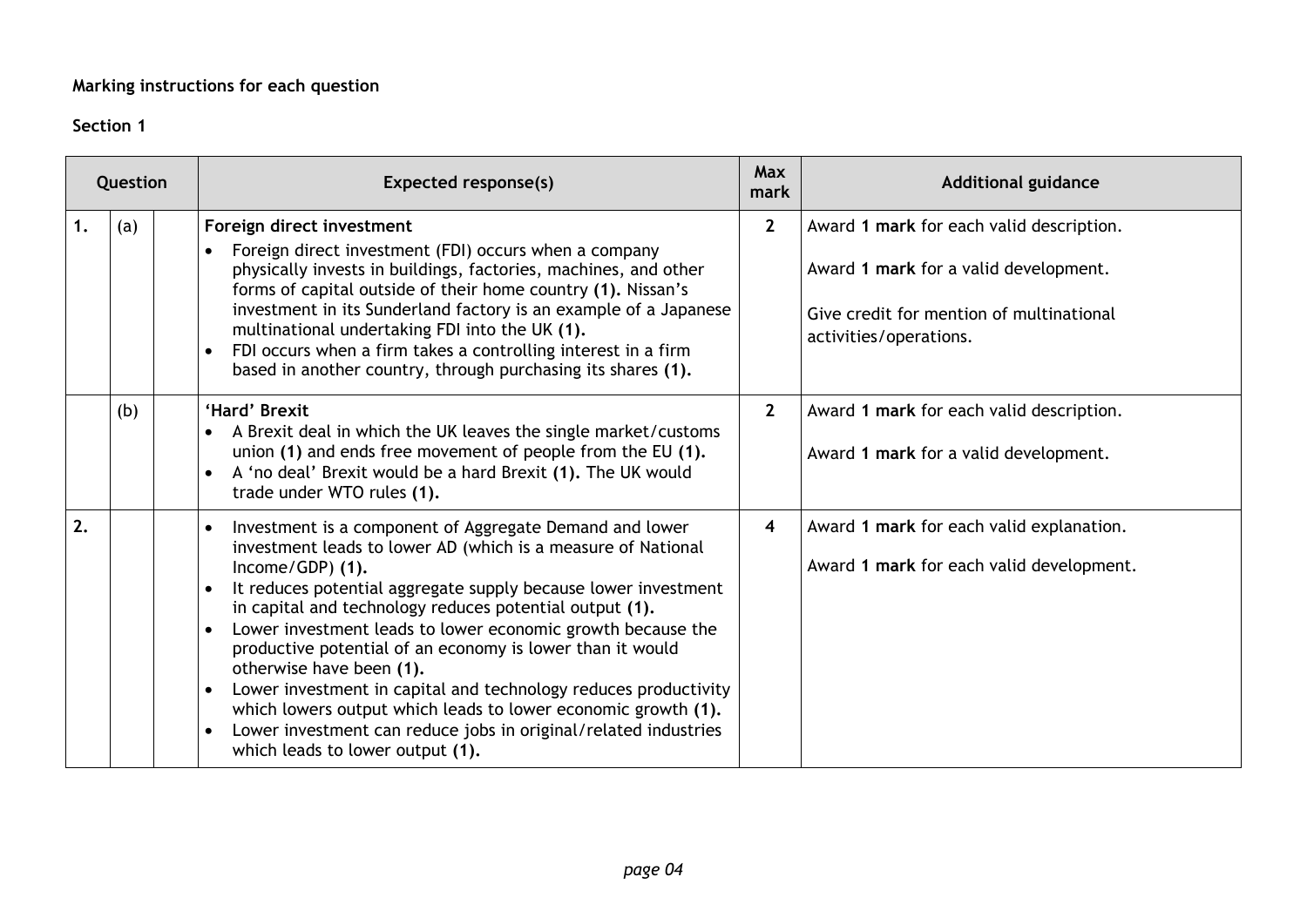| Question | <b>Expected response(s)</b>                                                                                                                                                                                                                                                                                                                                                                                                                                                                                                                                                                                                                                                                                                                                                                                                                                                                                                                                                                                                                                                                                                                                                                                                                                                                                                                                                                                                                                                                                                                                                                                                                                                                                                                                                                                                                                                                                                                                                                                                                                                                                | <b>Max</b><br>mark | <b>Additional guidance</b>                                                                                                                                                                           |
|----------|------------------------------------------------------------------------------------------------------------------------------------------------------------------------------------------------------------------------------------------------------------------------------------------------------------------------------------------------------------------------------------------------------------------------------------------------------------------------------------------------------------------------------------------------------------------------------------------------------------------------------------------------------------------------------------------------------------------------------------------------------------------------------------------------------------------------------------------------------------------------------------------------------------------------------------------------------------------------------------------------------------------------------------------------------------------------------------------------------------------------------------------------------------------------------------------------------------------------------------------------------------------------------------------------------------------------------------------------------------------------------------------------------------------------------------------------------------------------------------------------------------------------------------------------------------------------------------------------------------------------------------------------------------------------------------------------------------------------------------------------------------------------------------------------------------------------------------------------------------------------------------------------------------------------------------------------------------------------------------------------------------------------------------------------------------------------------------------------------------|--------------------|------------------------------------------------------------------------------------------------------------------------------------------------------------------------------------------------------|
| 3.       | Growing protectionism around the world has made it harder to<br>$\bullet$<br>export despite the lower value of the £, because there are more<br>barriers to trade (1), eg Donald Trump has introduced tariffs on<br>steel products (1).<br>Non-availability of domestically produced substitutes would<br>$\bullet$<br>mean that UK consumers would continue to buy dearer imports<br>even after the fall in the value of the pound (1). For example, if<br>coffee became more expensive due to the fall in the value of<br>the pound UK consumers may continue to buy it at the higher<br>price (1) and therefore the value of coffee imports would go up<br>worsening the Current Account deficit (1).<br>A slow-down in the global economy would lead to lower demand<br>for UK exports even if the pound has fallen because those<br>countries would have lower demand for all goods, including UK<br>exports (1). For example, the German and Italian economies are<br>on the verge of recession and therefore demand for UK exports<br>might be lower in these countries (1).<br>If the combined price elasticities of demand for exports and<br>imports are less than 1, then a fall in the value of the pound<br>would lead to a deterioration in the Current Account of the<br>Balance of Payments (1).<br>If consumers in the UK are price insensitive to rising import<br>$\bullet$<br>prices and volumes fall less than proportionately relative to the<br>increase in price then the value of imports will rise (1) and the<br>Current Account of the Balance of payments will deteriorate<br>rather than improve (1).<br>Demand for imports into the UK is not just dependent on their<br>price but non-price factors (1) such as the branding of French<br>champagne which makes its PED as an import less than 1 (1). If<br>the pound fell and the price of champagne rose in the UK, but<br>the PED was less than 1, the value of imports of champagne<br>would increase worsening the Current Account of the Balance of<br>Payments (1). (This is called the Marshall-Lerner Condition.) | 6                  | Candidates must explain at least 2 reasons to gain full<br>marks.<br>Award 1 mark for each valid explanation.<br>Award 1 mark for each valid development.<br>Award up to 5 marks for any one reason. |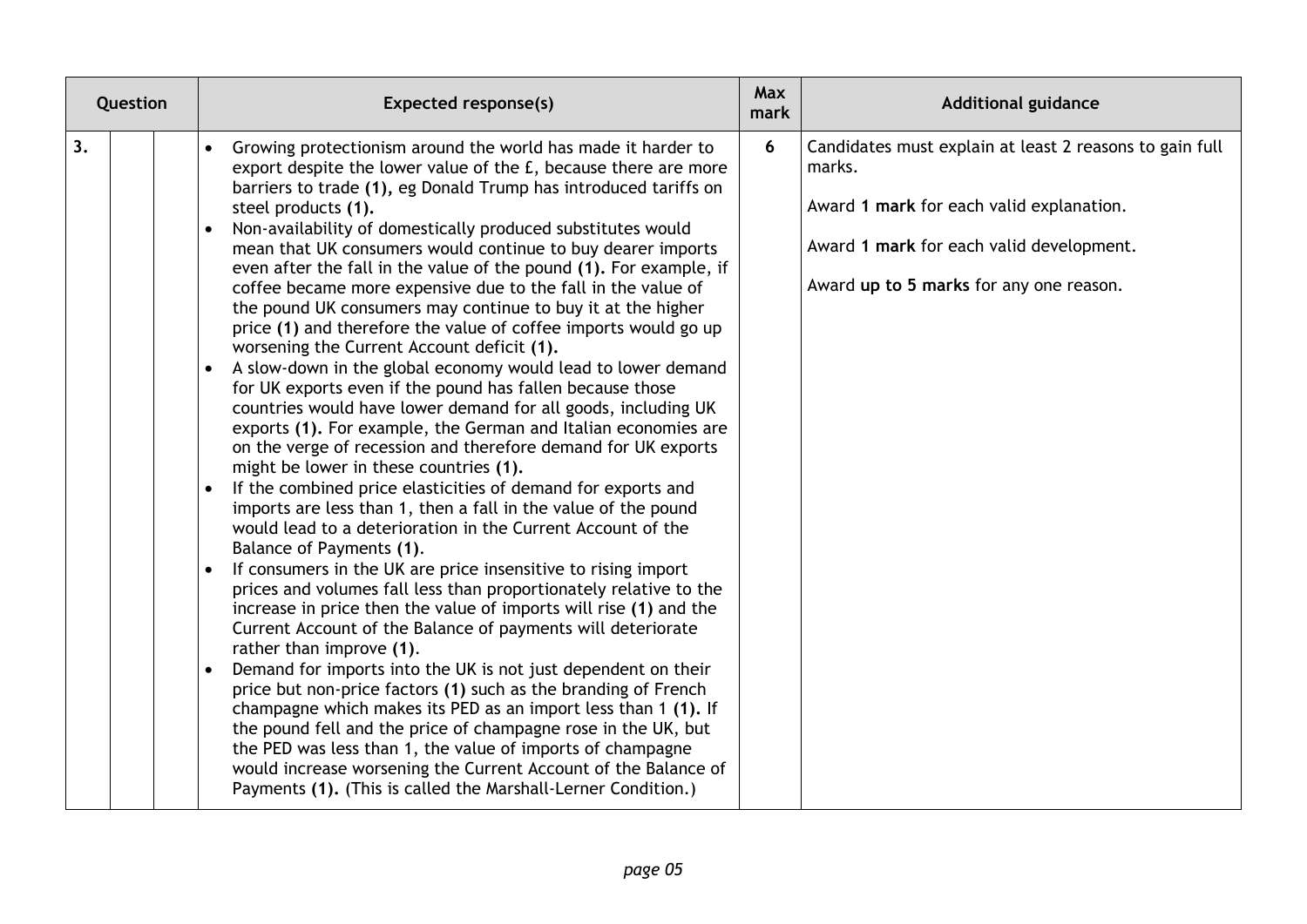| Question |  | Expected response(s)                                                                                                                                                                                                                                                                                                                                                                                                                      | Max<br>mark | <b>Additional guidance</b> |
|----------|--|-------------------------------------------------------------------------------------------------------------------------------------------------------------------------------------------------------------------------------------------------------------------------------------------------------------------------------------------------------------------------------------------------------------------------------------------|-------------|----------------------------|
|          |  | It can take time for consumers and producers to adjust to the<br>changing relative prices of imports and exports so in the short<br>term the combined price elasticities of demand for imports and<br>exports can be more inelastic than in the long term (1). For<br>example, it could take a long while for domestic producers to<br>increase their output to meet greater domestic demand (1).<br>(This is called the J curve effect.) |             |                            |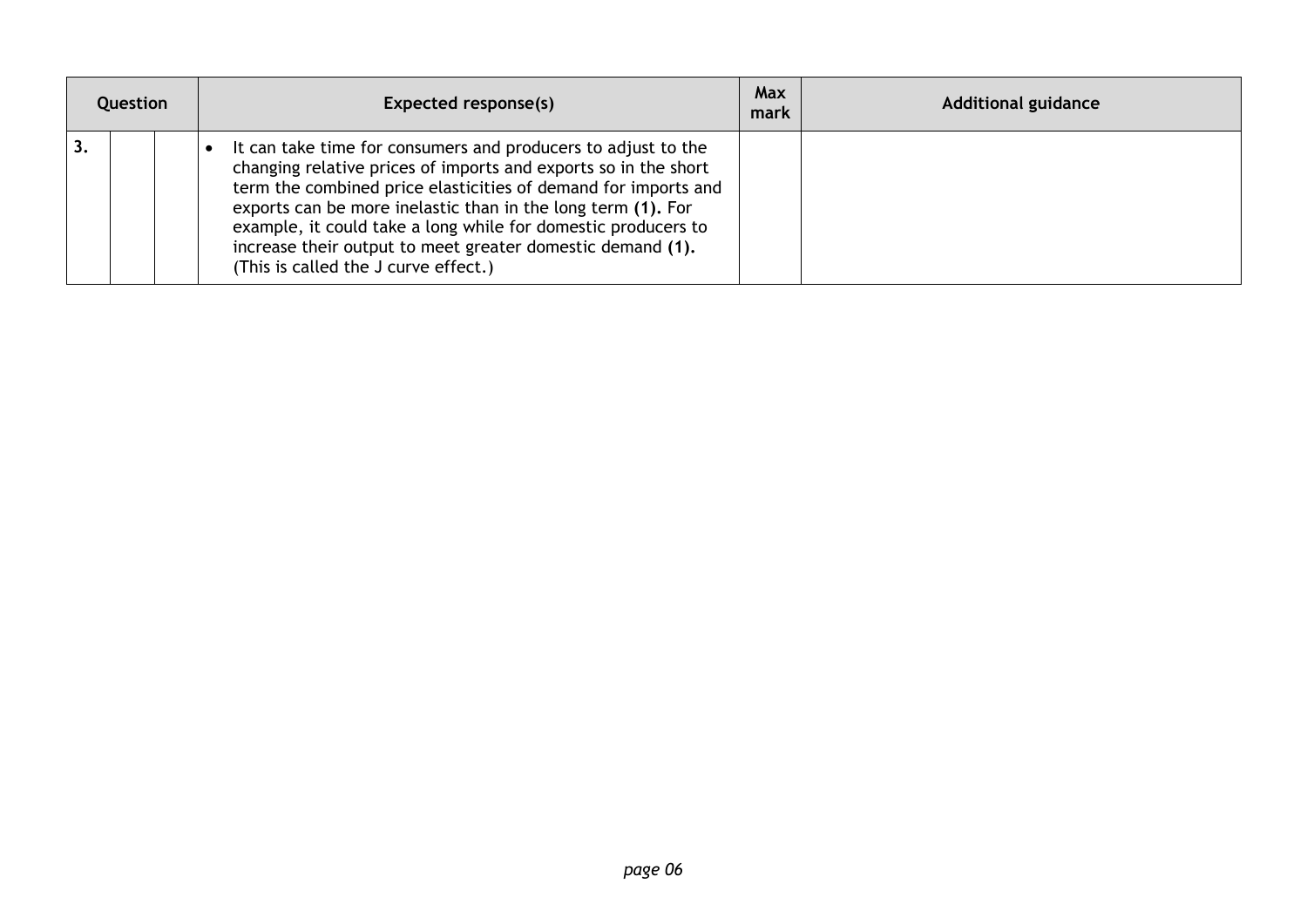| Question |     | <b>Expected response(s)</b>                                                                                                                                                                                                                                                                                                                                                                                                                                                                                                                                                                                                                                                                                                                                                                                                                                                                                                                                                              | Max<br>mark             | <b>Additional guidance</b>                                                        |
|----------|-----|------------------------------------------------------------------------------------------------------------------------------------------------------------------------------------------------------------------------------------------------------------------------------------------------------------------------------------------------------------------------------------------------------------------------------------------------------------------------------------------------------------------------------------------------------------------------------------------------------------------------------------------------------------------------------------------------------------------------------------------------------------------------------------------------------------------------------------------------------------------------------------------------------------------------------------------------------------------------------------------|-------------------------|-----------------------------------------------------------------------------------|
| 4.       | (a) | <b>UK labour market</b>                                                                                                                                                                                                                                                                                                                                                                                                                                                                                                                                                                                                                                                                                                                                                                                                                                                                                                                                                                  | $\overline{\mathbf{4}}$ | Award up to 3 marks for a correct diagram.                                        |
|          |     | average<br>wage<br>S<br>W<br>d<br>$q_1$<br>q<br>quantity of<br>labour<br><b>Diagram</b><br>Axes labelled correctly and old and new equilibrium shown (1).<br>(the new equilibrium can be at W but does not have to be)<br>Demand shifting curve to the left (1).<br>$\bullet$<br>Supply curve shifting to the left (1).<br>$\bullet$<br><b>Explanation</b><br>The closure of factories leads to lower demand for labour which<br>shifts demand curve to the left (1).<br>Lower EU migration leads to lower supply of labour which shifts<br>$\bullet$<br>supply curve to the left (1).<br>The impact on wages depends on the candidate's diagram. In<br>$\bullet$<br>the diagram above the impact on the labour market is that the<br>wage rate is unchanged at W because the fall in demand<br>offsets/matches the fall in supply (1).<br>There is a fall in the quantity of labour employed (q to $q_1$ )<br>$\bullet$<br>because there will be less inward migration from the EU (1). |                         | Award up to 2 marks for the explanation.<br>Award 1 mark for a valid development. |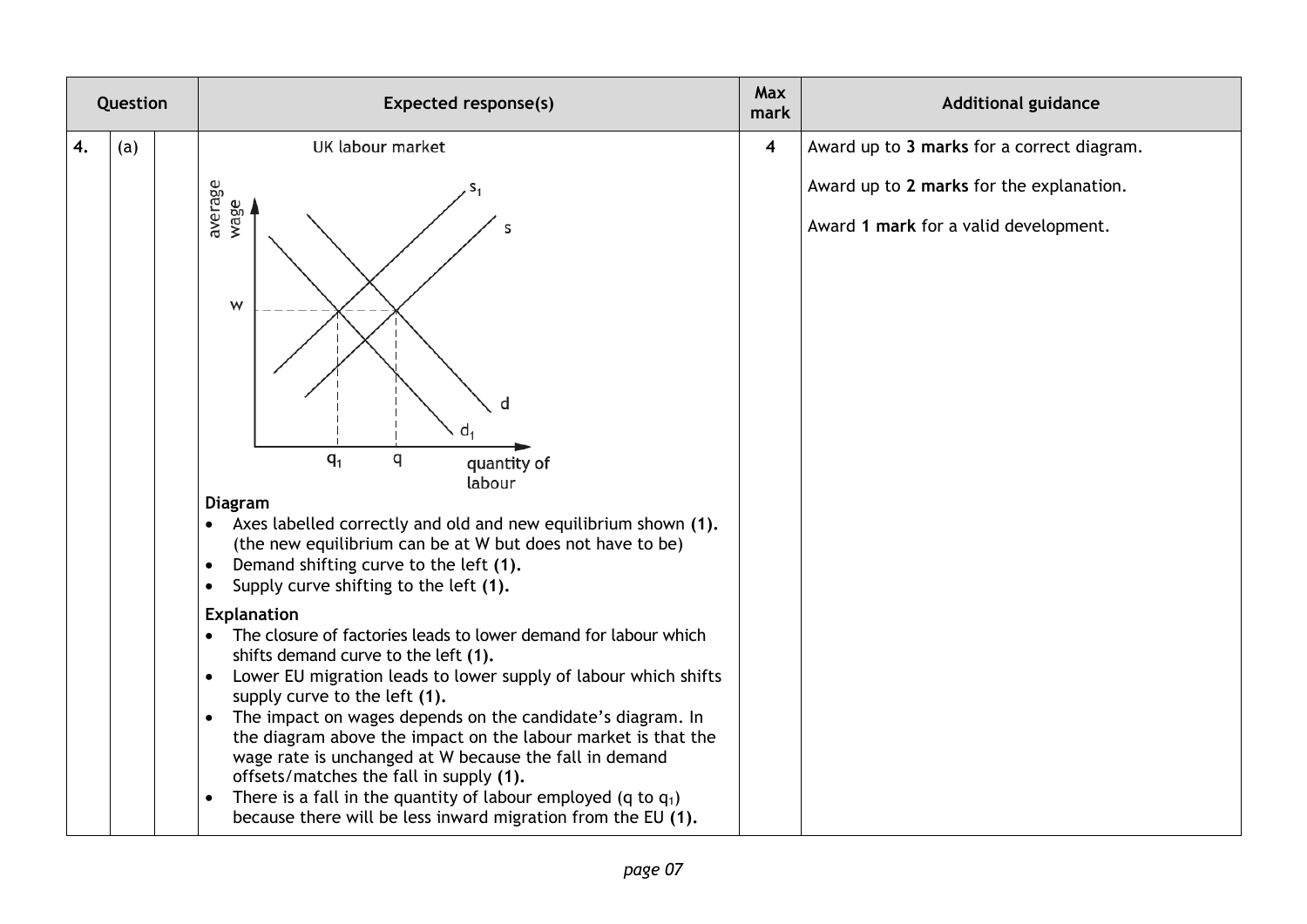| Question |     | <b>Expected response(s)</b>                                                                                                                                                                                                                                                                                                                                                                                                                                                                                                                                                                                                                                                                                                                                                                                                                                                                                                                                                                                                                                                                                                                                                                                                                | Max<br>mark | <b>Additional guidance</b>                                                                                                                                                                                                                           |  |
|----------|-----|--------------------------------------------------------------------------------------------------------------------------------------------------------------------------------------------------------------------------------------------------------------------------------------------------------------------------------------------------------------------------------------------------------------------------------------------------------------------------------------------------------------------------------------------------------------------------------------------------------------------------------------------------------------------------------------------------------------------------------------------------------------------------------------------------------------------------------------------------------------------------------------------------------------------------------------------------------------------------------------------------------------------------------------------------------------------------------------------------------------------------------------------------------------------------------------------------------------------------------------------|-------------|------------------------------------------------------------------------------------------------------------------------------------------------------------------------------------------------------------------------------------------------------|--|
| 4.       | (b) | <b>Advantages</b><br>More jobs available for UK citizens leading to lower<br>unemployment in the UK (1).<br>Upward pressure on wages will lead to 'real' wage rises leading<br>to higher AD (1).<br>Firms may be more prepared to substitute capital for labour<br>which will raise UK productivity (1).<br>Less pressure on housing leading to increased affordability of<br>buying/renting (1).<br>Less pressure on local councils' services in some areas leading to<br>smaller increases in council tax (1).<br><b>Disadvantages</b><br>Labour shortages in key sectors could lead to poorer quality<br>services or make it impossible for firms to continue to provide<br>services (1).<br>Loss of skills in some areas leading to lower productivity (1). The<br>NHS/hospitality/agriculture sector are heavily dependent on EU<br>labour (1).<br>Upward pressure on wages will make UK firms less<br>profitable/less competitive (1).<br>Lower potential output and lower economic growth (1).<br>Higher training/recruitment costs for firms who employ UK<br>workers or workers from non EU countries (1).<br>More bureaucracy for firms who may need to check<br>visas/immigration status of EU workers which adds to costs (1). | 6           | Candidates must describe at least one advantage and<br>one disadvantage to gain full marks.<br>Award 1 mark for each valid description.<br>Award 1 mark for each valid development.<br>Award up to 5 marks for any one advantage or<br>disadvantage. |  |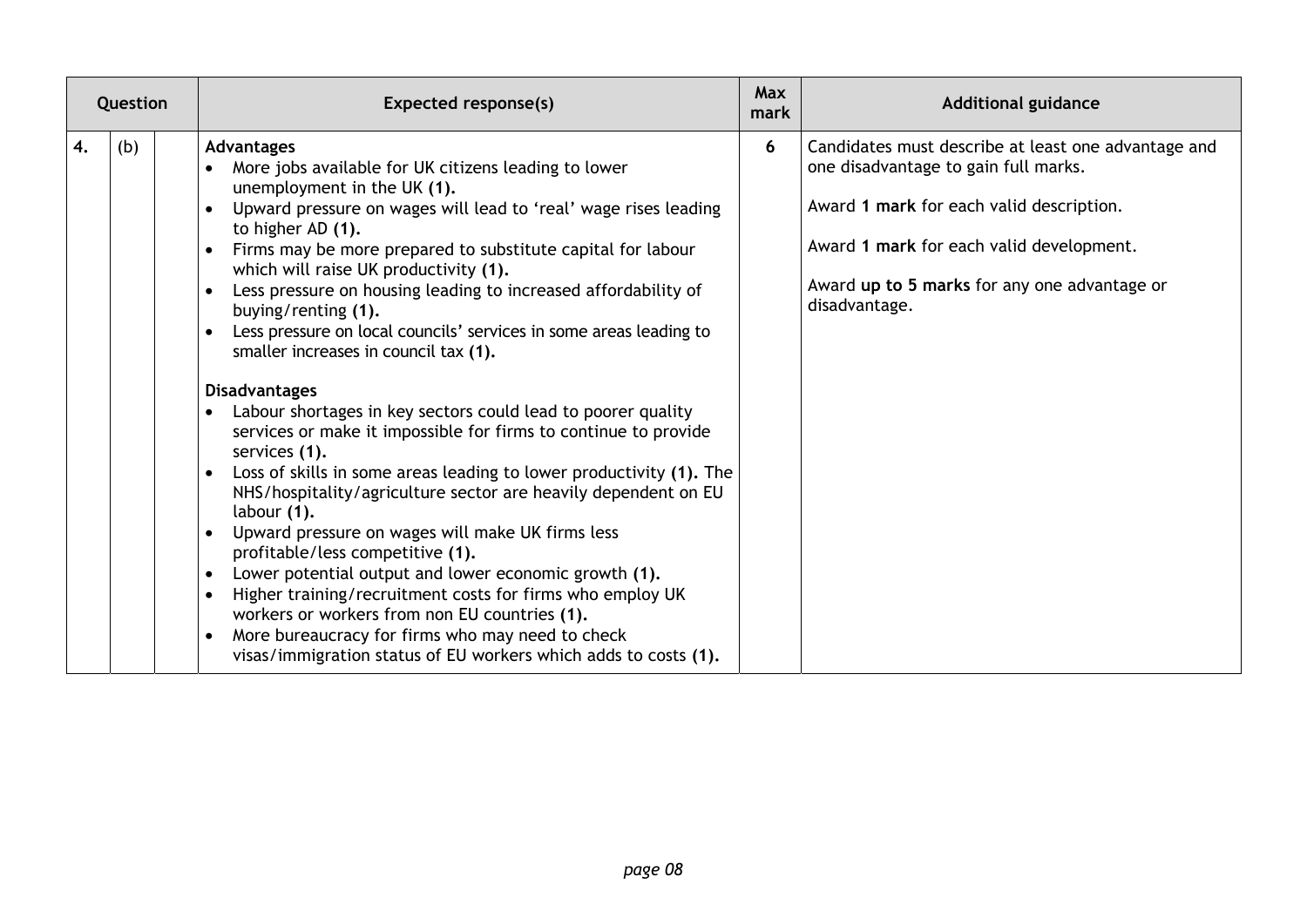| Question | Expected response(s)                                                                                                                                                                                                                                                                                                                                                                                                                                                                                                                                                                                                                                                                                                                                                                                                                                                                                                                                                                                                                                                             | <b>Max</b><br>mark | <b>Additional guidance</b>                                                                                                                                                                                                                                         |
|----------|----------------------------------------------------------------------------------------------------------------------------------------------------------------------------------------------------------------------------------------------------------------------------------------------------------------------------------------------------------------------------------------------------------------------------------------------------------------------------------------------------------------------------------------------------------------------------------------------------------------------------------------------------------------------------------------------------------------------------------------------------------------------------------------------------------------------------------------------------------------------------------------------------------------------------------------------------------------------------------------------------------------------------------------------------------------------------------|--------------------|--------------------------------------------------------------------------------------------------------------------------------------------------------------------------------------------------------------------------------------------------------------------|
| 5.       | Saving UK contribution to EU budget (1) but the cost of the<br>'divorce bill' will more than offset this in the short run (1).<br>'Divorce' - £39 billion/ $\epsilon$ 42 billion (1). Net annual contribution -<br>$E9$ billion $(1)$ .<br>The ability to negotiate trade deals with non-EU countries<br>bilaterally (1). However, only 7 deals have been signed by<br>February 2019 (1). Most trade deals take 5-7 years to negotiate<br>(1). Japan has signed new trade deal with EU but will not<br>automatically offer same terms to UK (1).<br>Trade deals elsewhere could lead to cheaper food coming into<br>the UK from countries such as New Zealand/USA (1), but there<br>could be problems with maintaining food standards (1) such as<br>chlorinated chicken (1).<br>No EU red tape and bureaucracy which adds to business costs<br>(1), but some of this bureaucracy protects workers' rights (1),<br>and sets standards for pollution/food quality (1). This could lead<br>to greater worker/consumer exploitation if not replaced by<br>similar UK standards (1). | 6                  | Candidates must discuss at least 2 benefits to gain full<br>marks.<br>Award 1 mark for each valid discussion point.<br>Award 1 mark for each valid development.<br>Award up to 5 marks for any one benefit.<br>Award up to 2 marks for use of accurate statistics. |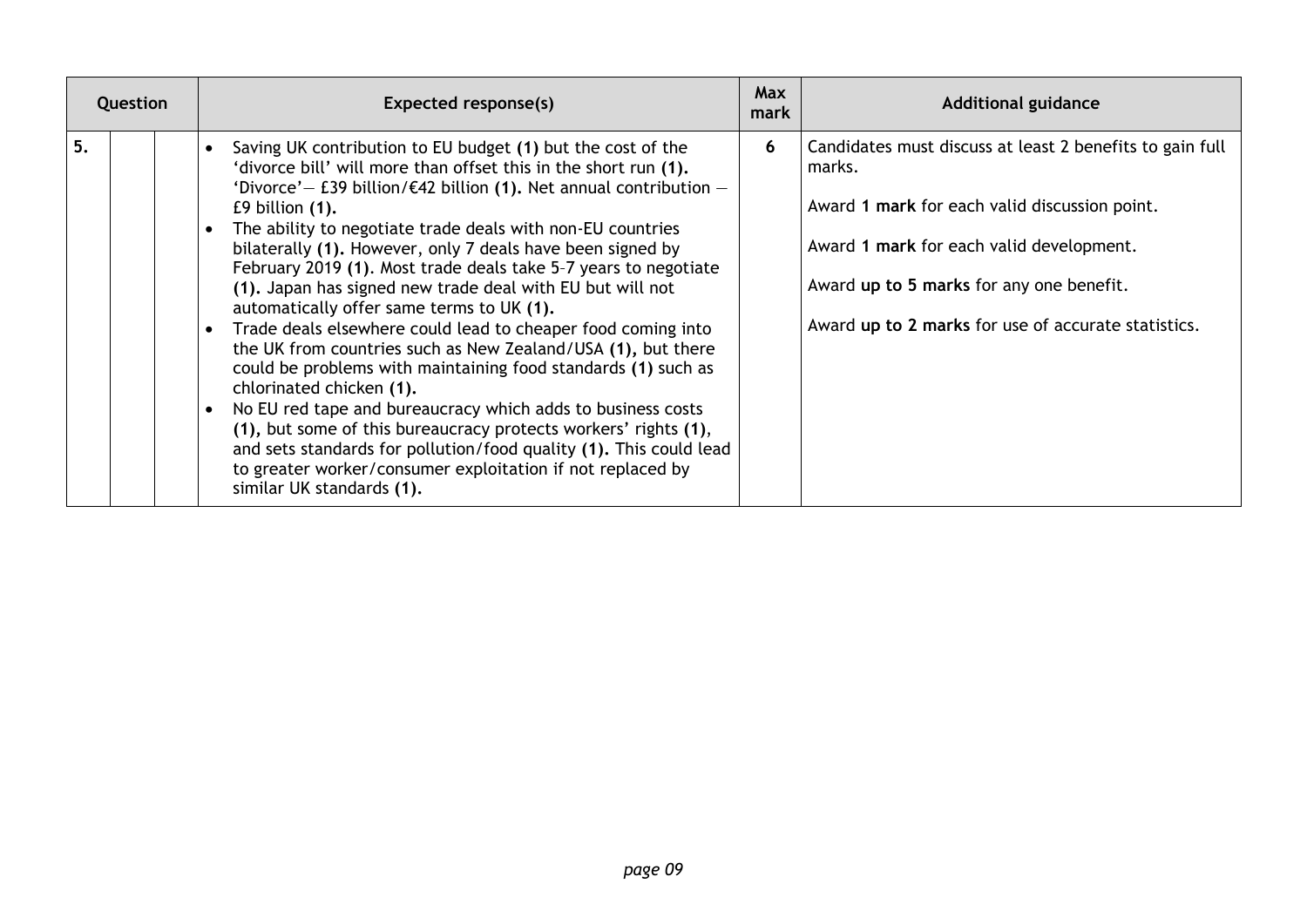### **Section 2**

| Question |     | <b>Expected response(s)</b>               |                                                      |         |                                                                            |     | Max<br>mark | <b>Additional guidance</b>                                                |
|----------|-----|-------------------------------------------|------------------------------------------------------|---------|----------------------------------------------------------------------------|-----|-------------|---------------------------------------------------------------------------|
| 6.       | (a) | <b>Characteristics</b>                    | Monopoly                                             |         | Monopolistic<br>competition                                                |     | 6           | Candidates must compare at least 2 characteristics to<br>gain full marks. |
|          |     | Number of firms<br>in the market          | One                                                  |         | Many                                                                       | (1) |             | Award 1 mark for each valid comparison.                                   |
|          |     | Barriers to entry                         | High                                                 |         | Low                                                                        | (1) |             | Award 1 mark for each valid development.                                  |
|          |     | Control over<br>price                     | Price maker with<br>high degree of<br>control        | whereas | Price maker with<br>low degree of<br>control                               | (1) |             |                                                                           |
|          |     | Shape of demand<br>curve                  | Downward sloping<br>$-$ steep/inelastic              |         | Downward sloping<br>- flatter/more<br>elastic                              | (1) |             |                                                                           |
|          |     | Product<br>differentiation                | Unique                                               |         | Differentiated,<br>but similar to<br>substitutes                           | (1) |             |                                                                           |
|          |     | Number of,<br>closeness of<br>substitutes | Few, no close<br>substitutes                         |         | Many, very close<br>substitutes                                            | (1) |             |                                                                           |
|          |     | Short run and<br>long run profits         | Abnormal profits<br>in both                          |         | Abnormal profits<br>in the short run,<br>normal profits in<br>the long run | (1) |             |                                                                           |
|          |     | Economies of<br>scale                     | High                                                 |         | Low                                                                        | (1) |             |                                                                           |
|          |     | Efficiency                                | Both productively<br>and allocatively<br>inefficient |         | Low                                                                        | (1) |             |                                                                           |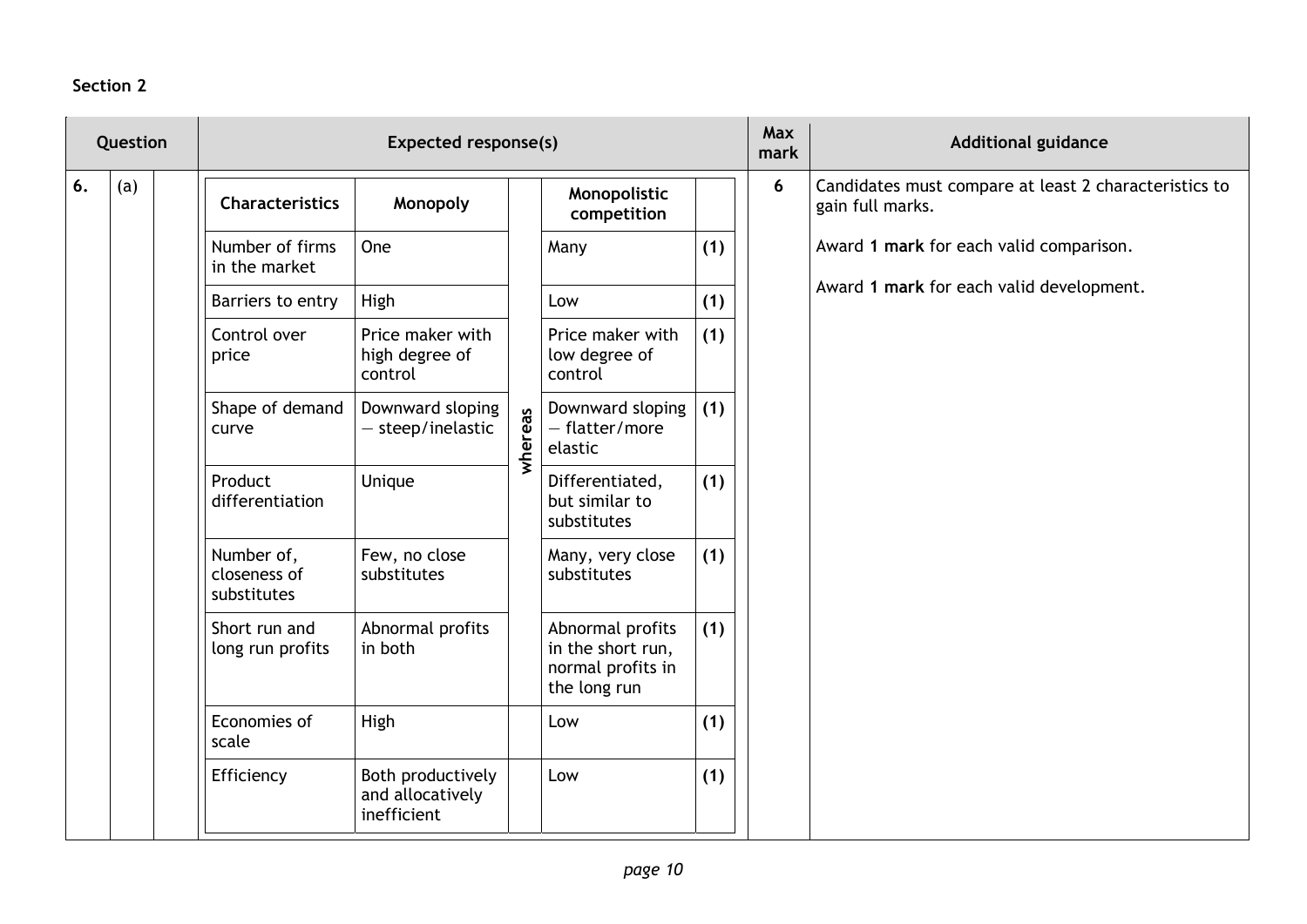| Question |     | <b>Expected response(s)</b>                                                                                                                                                                                                                                                                                                                                                                                                                                                                                                                                                                                                                                                                                                  | <b>Max</b><br>mark | <b>Additional guidance</b>                                                                                                         |
|----------|-----|------------------------------------------------------------------------------------------------------------------------------------------------------------------------------------------------------------------------------------------------------------------------------------------------------------------------------------------------------------------------------------------------------------------------------------------------------------------------------------------------------------------------------------------------------------------------------------------------------------------------------------------------------------------------------------------------------------------------------|--------------------|------------------------------------------------------------------------------------------------------------------------------------|
| 6.       | (b) | costs and<br>MC<br>revenue<br>ATC<br>p<br>demand/AR<br>q<br>output<br><b>MR</b><br><b>Diagram</b><br>Downward sloping demand/AR curve (1)<br>$\bullet$<br>Equilibrium output where MC=MR (1)<br>$\bullet$<br>Showing where ATC=AR (1)<br>$\bullet$<br><b>Explanation</b><br>Only normal profits are made in the long run because of the lack of<br>significant barriers to entry (1). Short-run abnormal profits will<br>induce new firms to enter the market (1). As new firms enter the<br>market, the demand/AR curve shifts to the left (1) until it's<br>tangential to the ATC curve (1). At this point only normal profits are<br>earned (1) and there is no incentive for further firms to enter the<br>industry (1). | 6                  | Award up to 3 marks for a correct diagram.<br>Award up to 4 marks for the explanation.<br>Award 1 mark for each valid development. |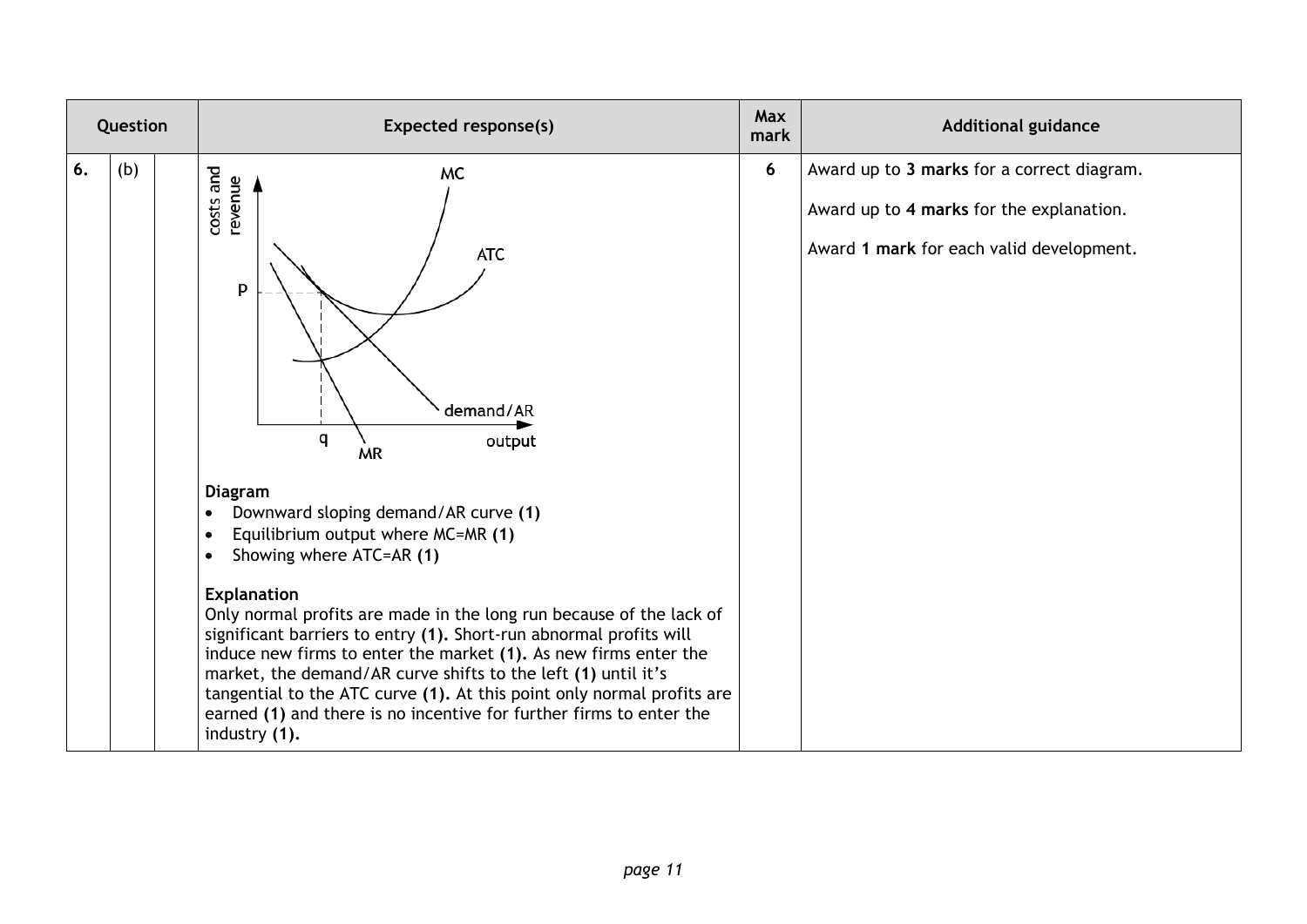| Question  | <b>Expected response(s)</b>                                                                                                                                                                                                                                                                                                                                                                                                                                                                                                                                                                                                                                                                                                                                                                                                                                                                                                                                                                                                                                                                                                                                                              | Max<br>mark    | <b>Additional guidance</b>                                                                                                                                                       |
|-----------|------------------------------------------------------------------------------------------------------------------------------------------------------------------------------------------------------------------------------------------------------------------------------------------------------------------------------------------------------------------------------------------------------------------------------------------------------------------------------------------------------------------------------------------------------------------------------------------------------------------------------------------------------------------------------------------------------------------------------------------------------------------------------------------------------------------------------------------------------------------------------------------------------------------------------------------------------------------------------------------------------------------------------------------------------------------------------------------------------------------------------------------------------------------------------------------|----------------|----------------------------------------------------------------------------------------------------------------------------------------------------------------------------------|
| 6.<br>(c) | price<br>$MSC = MPC$<br>welfare loss.<br>P <sub>1</sub><br>p <sub>2</sub><br><b>MPB</b><br><b>MSB</b><br>q <sub>2</sub><br>$q_1$<br>quantity<br><b>Diagram</b><br>Fully labelled diagram (price, quantity, MSC, MPB, MSB, $p_1$ , $q_1$<br>$p_2, q_2)$ (1)<br>Clearly showing that MPB is higher than MSB (1)<br>$\bullet$<br>Clearly showing quantity and price for both initial market<br>equilibrium and socially optimal equilibrium (1)<br>Clearly showing welfare loss (1)<br>$\bullet$<br><b>Explanation</b><br>Excessive sugar consumption is connected to obesity/tooth<br>decay which not only negatively impacts the individual who<br>consumes the product but also third parties (1). These negative<br>impacts include costs to the NHS of obesity related illnesses (1),<br>and to employers through time absent from work (1). If these<br>negative impacts on third parties are not taken into account,<br>the good is overvalued and over-consumed which is the market<br>failure (1). The individual places a higher value on the good than<br>society (1). The over consumption of the good leads to a welfare<br>loss, which is the shaded area in the diagram (1). | $\overline{7}$ | Award up to 4 marks for the correct diagram.<br>Award up to 4 marks for the explanation.<br>Award 1 mark for each valid explanation.<br>Award 1 mark for each valid development. |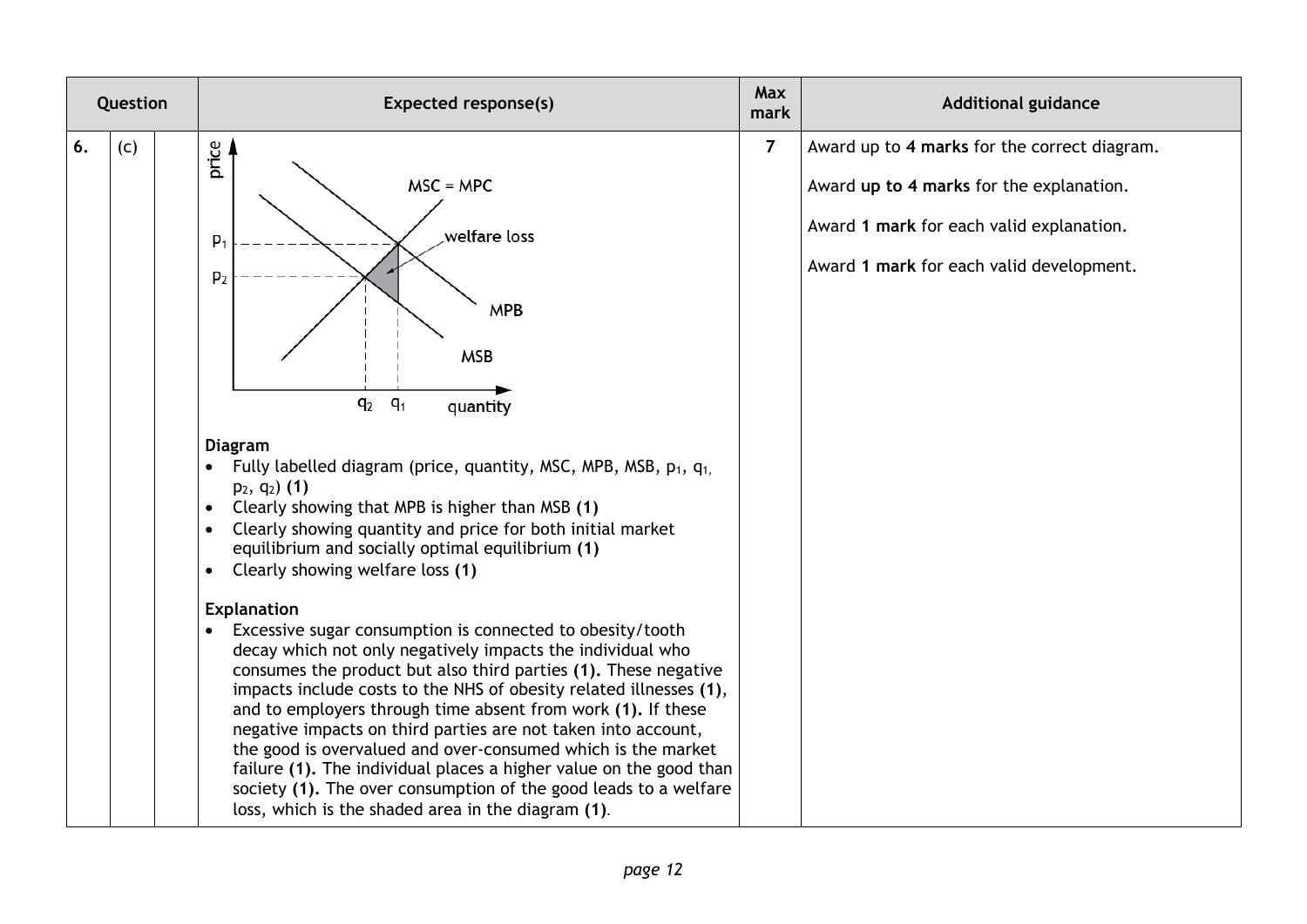| Question |  | Expected response(s)                                                                                                                                                                                                                  | Max<br>mark | <b>Additional guidance</b> |
|----------|--|---------------------------------------------------------------------------------------------------------------------------------------------------------------------------------------------------------------------------------------|-------------|----------------------------|
| (c)      |  | From the diagram we can see that the market produces at $p_1$ and  <br>$q_1$ , which results in a higher output and a higher price than the<br>optimum output at $p_2$ and $q_2$ (1). The optimum output is where<br>$MSB = MSC (1).$ |             |                            |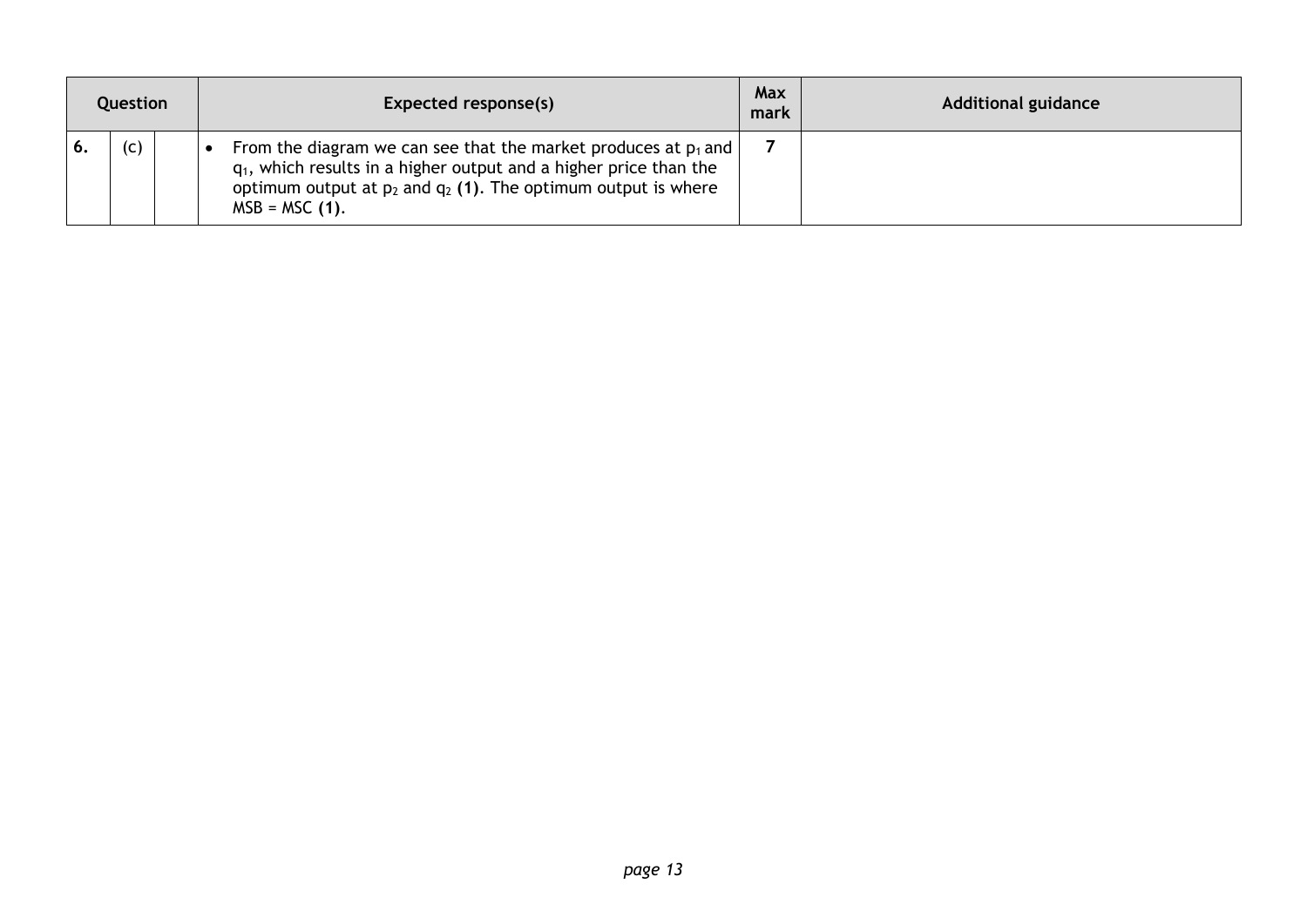| Question  | <b>Expected response(s)</b>                                                                                                                                                                                                                                                                                                                                                                                                                                                                                                                                                                                                                                                                                                                                                                                                                                                                                                                                                                                                                                                                                                                                                                                                                                                                                                                                                                                                                                                                                                                                                                                                                                                                                                                                                                                                                                                                                                                                                                                                                                                                                                                | <b>Max</b><br>mark | <b>Additional guidance</b>                                                                                                                                                                            |
|-----------|--------------------------------------------------------------------------------------------------------------------------------------------------------------------------------------------------------------------------------------------------------------------------------------------------------------------------------------------------------------------------------------------------------------------------------------------------------------------------------------------------------------------------------------------------------------------------------------------------------------------------------------------------------------------------------------------------------------------------------------------------------------------------------------------------------------------------------------------------------------------------------------------------------------------------------------------------------------------------------------------------------------------------------------------------------------------------------------------------------------------------------------------------------------------------------------------------------------------------------------------------------------------------------------------------------------------------------------------------------------------------------------------------------------------------------------------------------------------------------------------------------------------------------------------------------------------------------------------------------------------------------------------------------------------------------------------------------------------------------------------------------------------------------------------------------------------------------------------------------------------------------------------------------------------------------------------------------------------------------------------------------------------------------------------------------------------------------------------------------------------------------------------|--------------------|-------------------------------------------------------------------------------------------------------------------------------------------------------------------------------------------------------|
| (d)<br>6. | An indirect tax on sugary food/drinks<br>An indirect tax raises the price which should deter consumption<br>depending on the PED (1). If the PED is less than 1 (inelastic)<br>then will have little impact on quantity demanded (1). Some<br>believe that sugar is more addictive than heroin, and therefore<br>the PED is likely to be less than 1 (1).<br>The tax revenue raised from a 'sugar tax' could be used to pay<br>$\bullet$<br>for costs of obesity/tooth decay (1) which would make it a<br>hypothecated tax (1). There are very few hypothecated taxes in<br>the UK (1) because governments prefer the flexibility to use tax<br>revenue on their spending priorities (1).<br>This is a market-based solution which creates disincentives<br>$\bullet$<br>through the price mechanism but gives consumers the choice to<br>consume the product or not (1). However, it is a regressive tax<br>as those on low incomes are more impacted than those on higher<br>incomes, because they spend a higher proportion of their<br>income on sugary foods (1). Also, healthier food alternatives<br>may be more expensive which gives those on low incomes fewer<br>substitutes (1) therefore some argue that sugar taxes are unfair<br>because they disproportionately impact those on low incomes (1).<br>Are relatively easy to impose and have already been<br>$\bullet$<br>implemented in the UK and California/Mexico for highly sugared<br>fizzy drinks (1). But there are questions over their effectiveness<br>in reducing sugar consumption because there are lots of 'sugary'<br>foods which are not included in taxes on fizzy drinks, such as fruit<br>juices/smoothies/yoghurt drinks/chocolate etc (1).<br>Other policies which can be evaluated can include<br>legal regulation/restrictions<br>$\bullet$<br>industry agreements on sugar/portion size<br>$\bullet$<br>education of consumers<br>$\bullet$<br>better food labelling - particularly of 'hidden' sugar in<br>processed food, eg bread, takeaway, baby food etc<br>behavioural economics theories that 'nudge' consumers away<br>from sugary products | 6                  | Candidates must evaluate at least 2 policies to gain<br>full marks.<br>Award 1 mark for each valid evaluation.<br>Award 1 mark for each valid development.<br>Award up to 5 marks for any one policy. |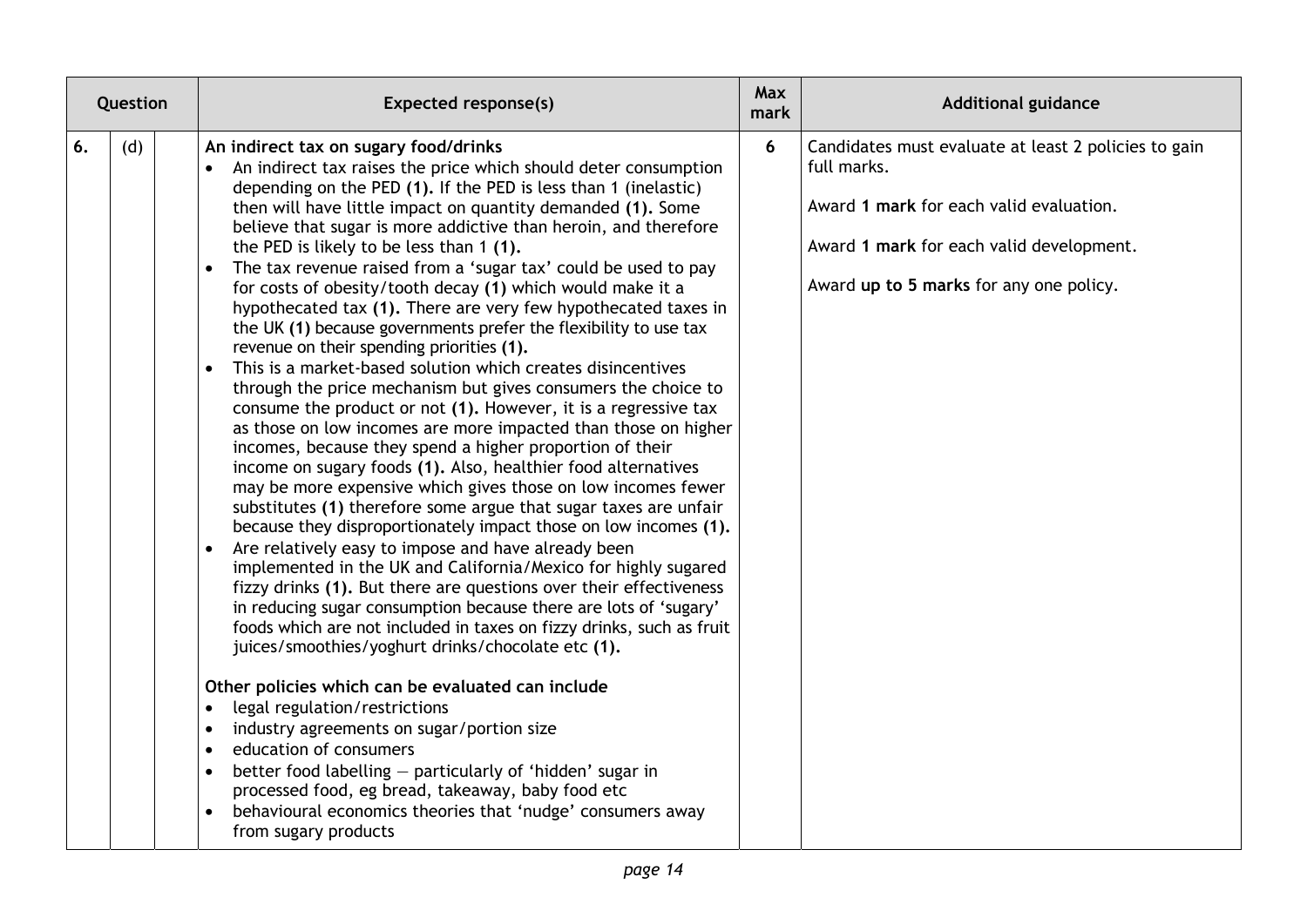### **Section 3**

| Question  | <b>Expected response(s)</b>                                                                                                                                                                                                                                                                                                                                                                                                                                                                                                                                                                                                                                                                                                                                                                                                                                                                                                                                                                                                                                                                                                                                                                                                                                                                                                                                                                       | <b>Max</b><br>mark | <b>Additional guidance</b>                                                                                                                                                                                        |
|-----------|---------------------------------------------------------------------------------------------------------------------------------------------------------------------------------------------------------------------------------------------------------------------------------------------------------------------------------------------------------------------------------------------------------------------------------------------------------------------------------------------------------------------------------------------------------------------------------------------------------------------------------------------------------------------------------------------------------------------------------------------------------------------------------------------------------------------------------------------------------------------------------------------------------------------------------------------------------------------------------------------------------------------------------------------------------------------------------------------------------------------------------------------------------------------------------------------------------------------------------------------------------------------------------------------------------------------------------------------------------------------------------------------------|--------------------|-------------------------------------------------------------------------------------------------------------------------------------------------------------------------------------------------------------------|
| 7.<br>(a) | Thousands of manufacturing jobs could be lost as a result of the<br>decline (1). This could lead to regional and/or structural<br>unemployment in the UK as car manufacturing is heavily<br>localised (1). It will also have a negative impact on the ancillary<br>suppliers that make car components for the industry (1). These<br>knock-on effects on the local and national economy would lead<br>to a negative multiplier effect (1). And this would lead to a<br>lower rate of economic growth as UK output/income/spending<br>would be lower (1).<br>It could negatively impact UK car exports (1), which could<br>further deteriorate the balance of payments (1).<br>Investment in the UK car manufacturing industry could fall,<br>resulting in lack of productivity gains or innovation (1). In the<br>long term this could negatively impact UK competitiveness (1).<br>Foreign car manufacturing firms may leave, taking with them an<br>outward flow of FDI (1). Innovative manufacturing processes<br>may also be lost to the industry, such as lean manufacturing and<br>JIT, associated with Japanese car makers (1). This could<br>significantly reduce the skill-set of laid-off workers (1).<br>The UK government may be forced to provide additional<br>incentives for foreign car makers (1). They could result in<br>additional fiscal expenditures/opportunity costs (1). | 8                  | Candidates must analyse at least 2 consequences to<br>gain full marks.<br>Award 1 mark for each valid analysis point.<br>Award 1 mark for each valid development.<br>Award up to 7 marks for any one consequence. |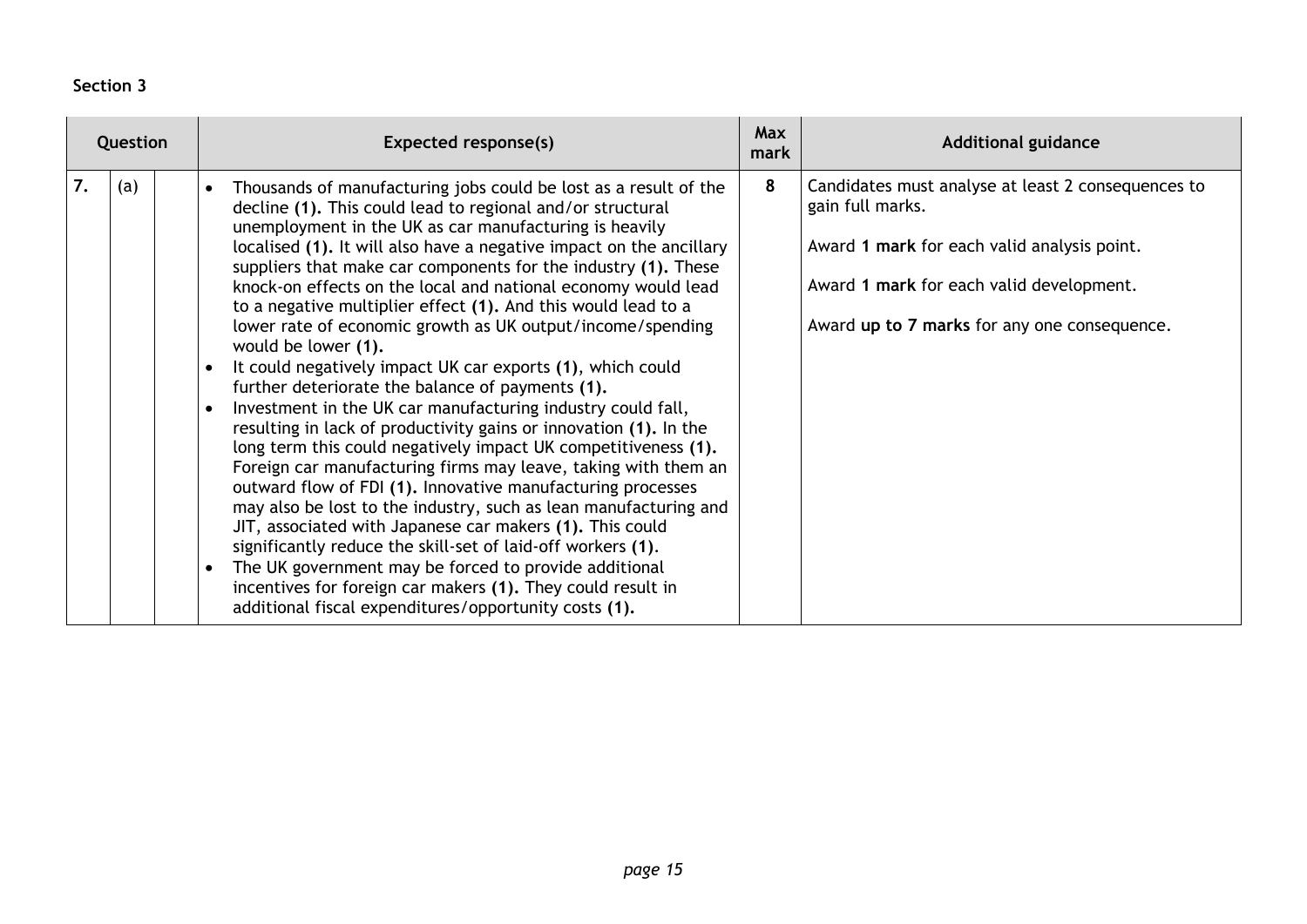| Question  | <b>Expected response(s)</b>                                                                                                                                                                                                                                                                                                                                                                                                                                                                                                                                                                                                                                                                                                                                                                                                                                                                                                                                                                                                                                                                                                                                                                                                                                                                                                                                                                                                                                                                                                                                                                                                                                                                                                                                                                                                                                                                                                                             | <b>Max</b><br>mark | <b>Additional guidance</b>                                                                                                                                                                                                                                                                                                                                                                                                                                                                                                                                                                                                                                                                 |
|-----------|---------------------------------------------------------------------------------------------------------------------------------------------------------------------------------------------------------------------------------------------------------------------------------------------------------------------------------------------------------------------------------------------------------------------------------------------------------------------------------------------------------------------------------------------------------------------------------------------------------------------------------------------------------------------------------------------------------------------------------------------------------------------------------------------------------------------------------------------------------------------------------------------------------------------------------------------------------------------------------------------------------------------------------------------------------------------------------------------------------------------------------------------------------------------------------------------------------------------------------------------------------------------------------------------------------------------------------------------------------------------------------------------------------------------------------------------------------------------------------------------------------------------------------------------------------------------------------------------------------------------------------------------------------------------------------------------------------------------------------------------------------------------------------------------------------------------------------------------------------------------------------------------------------------------------------------------------------|--------------------|--------------------------------------------------------------------------------------------------------------------------------------------------------------------------------------------------------------------------------------------------------------------------------------------------------------------------------------------------------------------------------------------------------------------------------------------------------------------------------------------------------------------------------------------------------------------------------------------------------------------------------------------------------------------------------------------|
| 7.<br>(b) | The UK ranks low in GDP per hour worked $-$ lower than<br>$\bullet$<br>USA/France/Germany/Canada (1). However, the UK has higher<br>productivity than Italy/Japan (1).<br>The UK has only seen a 2% rise in overall productivity since 2008<br>(1). However, this is part of a general trend among developed<br>countries rather than a problem unique to the UK (1).<br>The UK government has set up a National Productivity<br>Investment Fund in an attempt to close the UK's productivity<br>gap with its competitors (1). It is £31bn over 5 years (1).<br>Not all of the UK suffers from low productivity (1). London has<br>$\bullet$<br>very high productivity levels due to concentration of highly<br>productive sectors (1). London has excellent infrastructure and<br>communication networks etc (1).<br>There has been a significant increase in low productivity<br>service-sector jobs (1).<br>It has been argued that the UK suffers from a highly uneven<br>digital infrastructure (1). UK productivity could be greatly<br>improved if 5G was spread out evenly across the whole of the UK<br>(1).<br>Financial services productivity has been falling in recent years,<br>$\bullet$<br>which has impacted overall productivity figures (1).<br>The UK lags in robotics adoption compared to other developed<br>$\bullet$<br>economies (1).<br>It has been argued that the UK has too many 'zombie' firms (1).<br>$\bullet$<br>It has been argued that long hours in retailing results in 'dead<br>time': long periods when there is nobody in the store and very<br>little productivity being generated (David Smith $-$ The Sunday<br>Times) (1).<br>It has been argued that the UK has a high number of family firms<br>$\bullet$<br>that are too conservative and lack innovation (1). This is in<br>contrast to Germany's Mitellstand family-owned firms who are<br>seen to drive productivity gains in the German economy (1). | 10 <sup>°</sup>    | Award 1 mark for each valid discussion point.<br>Award 1 mark for each valid development.<br>Award up to 2 marks for use of accurate statistics.<br>Give credit for productivity measurement $-$ GDP per unit<br>of labour employed.<br>Give credit for mention of factors that may have<br>contributed to low productivity in the UK, such as<br>low levels of investment (lowest in G7)<br>$\bullet$<br>poor management<br>poor infrastructure low investment in<br>training/vocational education<br>geographical immobility of labour<br>labour hoarding during the recession<br>$\bullet$<br>large services sector (about 80% of economy)<br>$-$ difficult to make productivity gains. |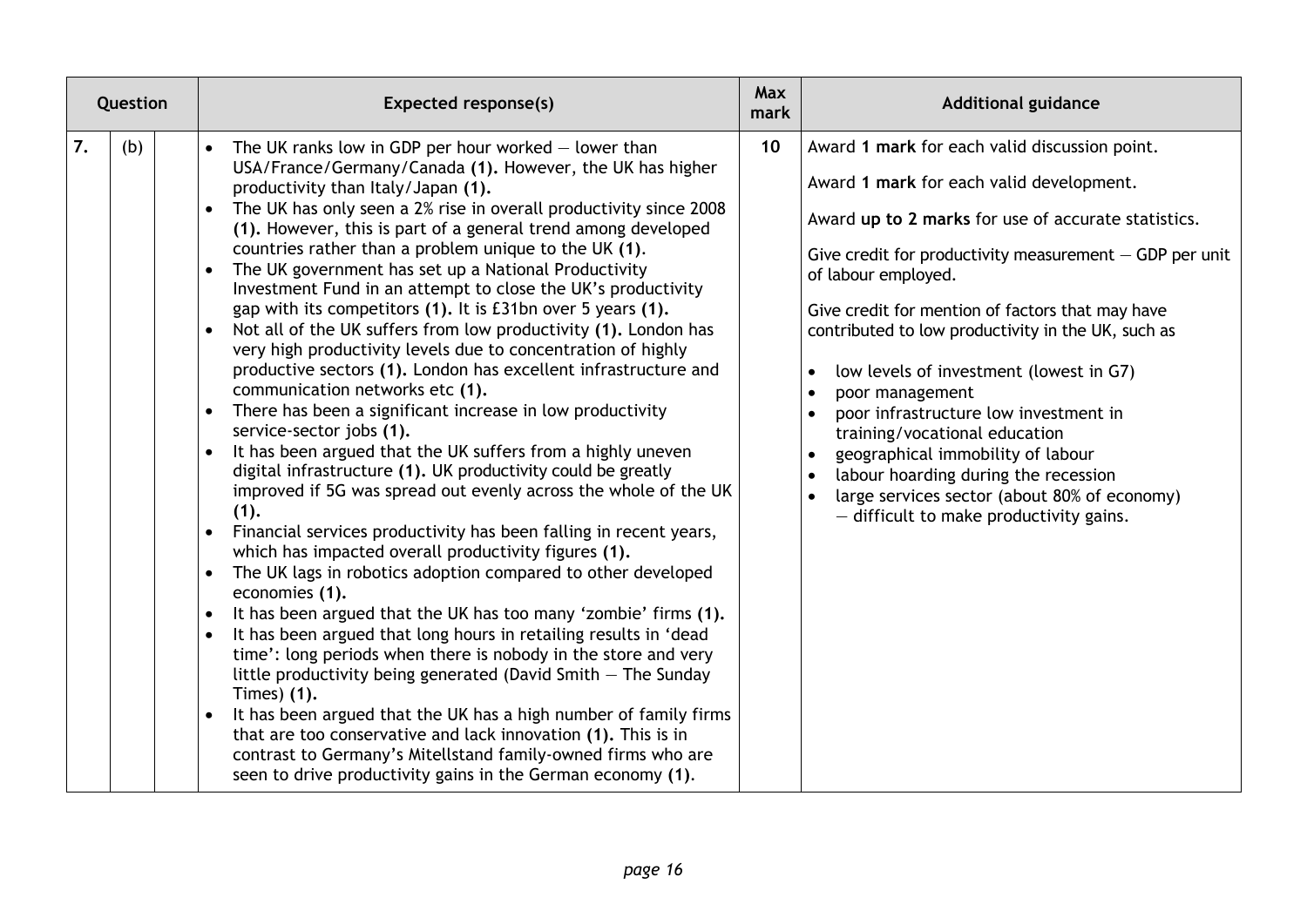| Question |  | Expected response(s)                                                                                                                                                                                                                                                                         | <b>Max</b><br>mark | <b>Additional guidance</b> |
|----------|--|----------------------------------------------------------------------------------------------------------------------------------------------------------------------------------------------------------------------------------------------------------------------------------------------|--------------------|----------------------------|
| (b)      |  | Some economists argue it is very difficult to make productivity<br>gains in an 'intangible economy' such as the UK. (Haskel and<br>Westlake in Capitalism Without Capital: The Rise of the<br>Intangible Economy) (1).<br>It is very hard to measure productivity in the service sector (1). | 10                 |                            |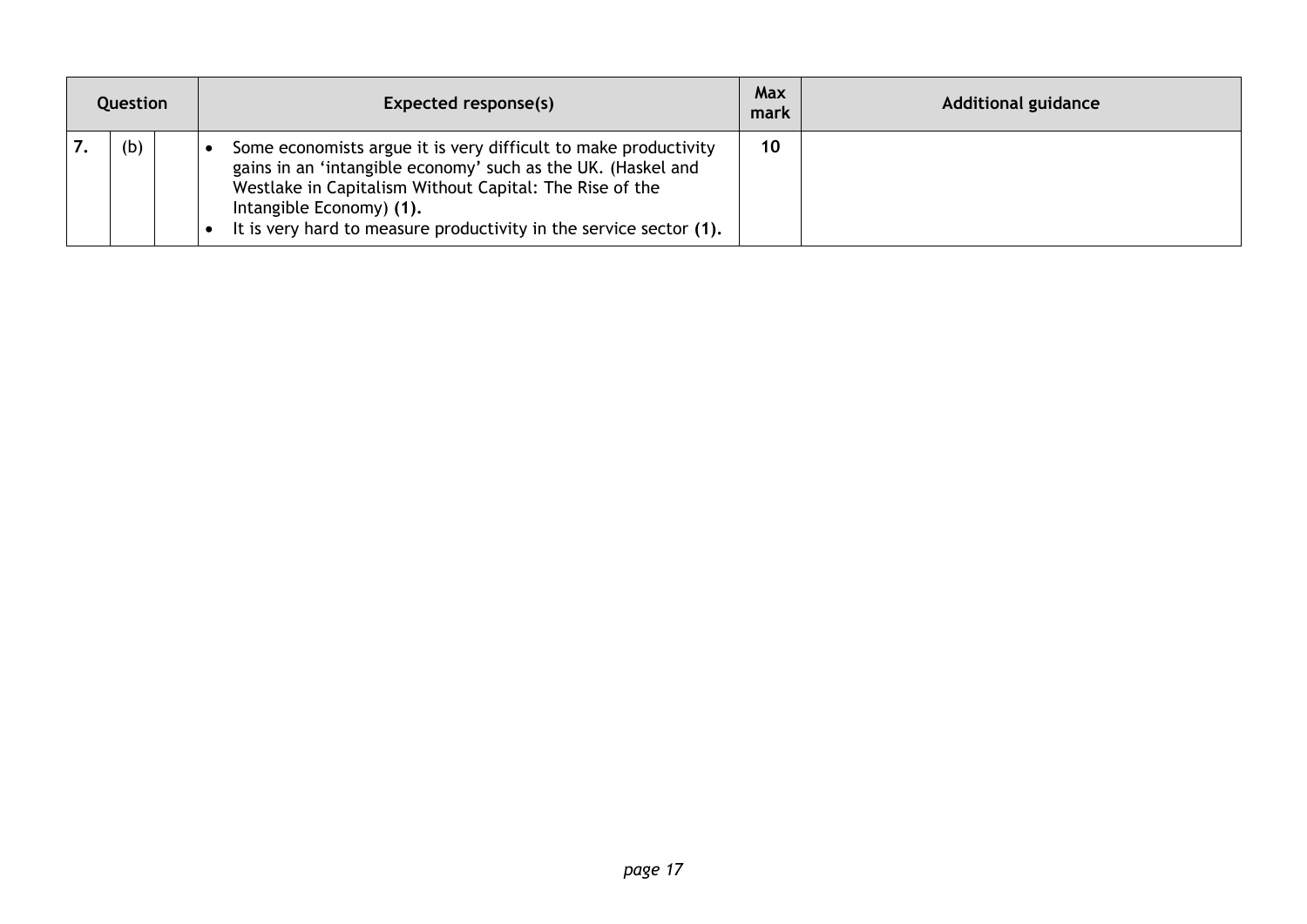| Question  | <b>Expected response(s)</b>                                                                                                                                                                                                                                                                                                                                                                                                                                                                                                                                                                                                                                                                                                                                                                                                                                                                                                                                                                                                                                                                                                                                                                                                                                                                                                                                                                                                                                                                                                                                                                                                                                                                                                          | Max<br>mark    | <b>Additional guidance</b>                                                                                                                                                                                                                                   |
|-----------|--------------------------------------------------------------------------------------------------------------------------------------------------------------------------------------------------------------------------------------------------------------------------------------------------------------------------------------------------------------------------------------------------------------------------------------------------------------------------------------------------------------------------------------------------------------------------------------------------------------------------------------------------------------------------------------------------------------------------------------------------------------------------------------------------------------------------------------------------------------------------------------------------------------------------------------------------------------------------------------------------------------------------------------------------------------------------------------------------------------------------------------------------------------------------------------------------------------------------------------------------------------------------------------------------------------------------------------------------------------------------------------------------------------------------------------------------------------------------------------------------------------------------------------------------------------------------------------------------------------------------------------------------------------------------------------------------------------------------------------|----------------|--------------------------------------------------------------------------------------------------------------------------------------------------------------------------------------------------------------------------------------------------------------|
| 7.<br>(C) | Public sector employment $-$ civil service $-$ has been boosted by<br>the Brexit process (1).<br>Many workers are only working part-time, therefore there is<br>possible under-employment taking place (1).<br>There has been a rise in self-employment and the gig economy<br>$\bullet$<br>(Uber etc) (1).<br>Workers who have zero-hour contract jobs and who only work<br>one hour in a week, will still be classified as employed (1).<br>There are approximately 1 million zero-hour workers in the UK<br>(1).<br>The female employment rate is at a record high, due to changes<br>$\bullet$<br>in the nature of modern jobs resulting from a decline in heavy<br>industry and an increase in services (1).<br>UK manufacturing sector expanded slightly in 2018 (1); 2.6m<br>employed directly in manufacturing, with 7.4m dependent on<br>the sector (1).<br>Many retail workers are being employed during 'fallow' opening<br>hours - low footfall opening hours and low footfall late-night<br>shopping, 24hr supermarkets etc (1).<br>Real wages have been falling for almost a decade, and therefore<br>labour has been relatively cheaper than capital (1). This has<br>discouraged firms from investing in capital and encouraged<br>labour-intensive production (1).<br>Jobs have been created in construction/food/<br>services/transport/storage/beauty industries (1).<br>Many new jobs are in low-earning, low-skilled service sector (1).<br>Many EU workers have returned home creating employment<br>opportunities for people who were previously classified as<br>unemployed (1).<br>Supply-side policies have created greater flexibility in the UK<br>$\bullet$<br>labour market increasing employment (1). | $\overline{7}$ | Candidates must describe at least 2 reasons to gain full<br>marks.<br>Award 1 mark for each valid description.<br>Award 1 mark for each valid development.<br>Award up to 6 marks for any one reason.<br>Award up to 2 marks for use of accurate statistics. |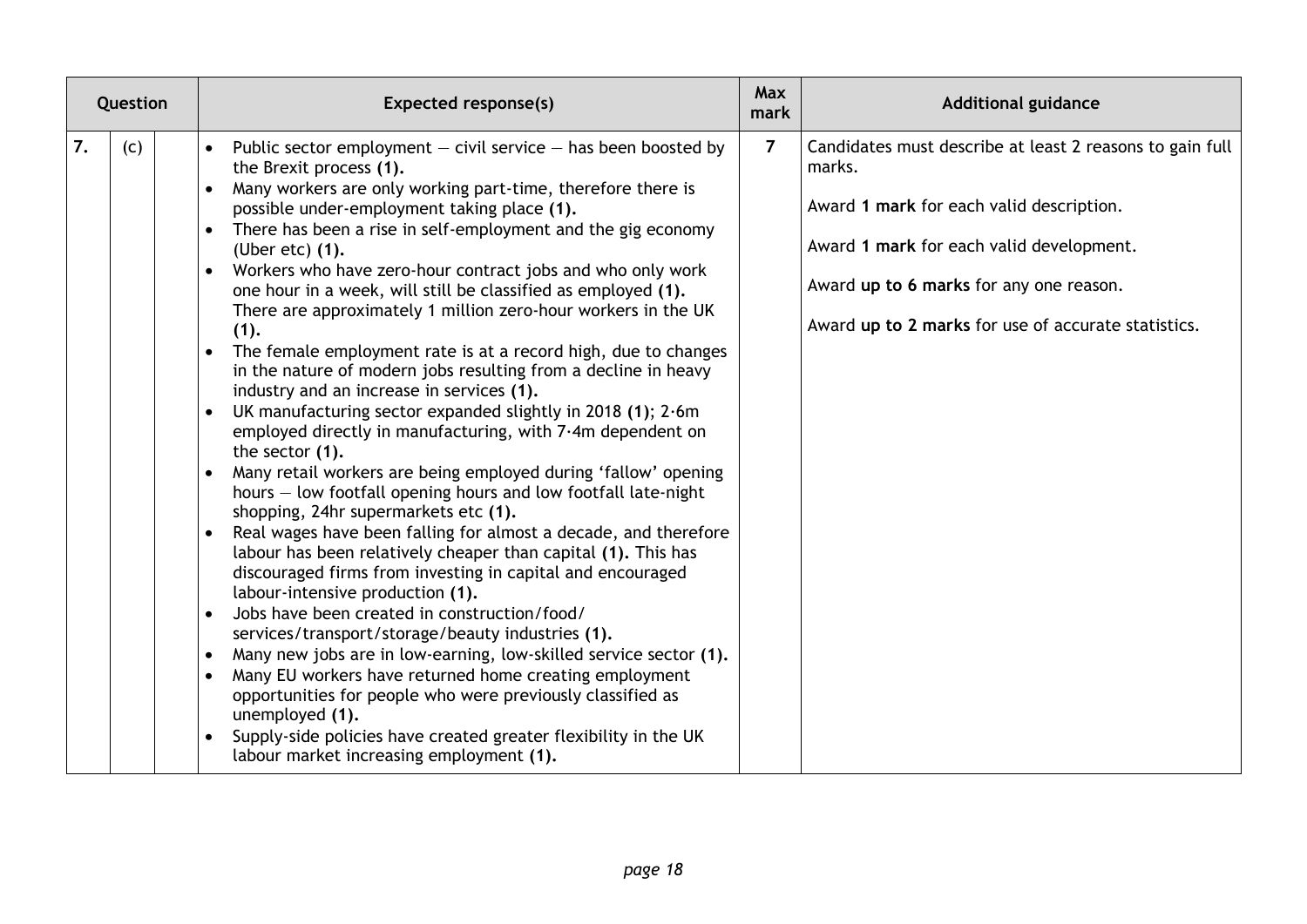| Question  | <b>Expected response(s)</b>                                                                                                                                                                                                                                                                                                                                                                                                                                                                                                                                                                                                                                                                                                                                                                                                                                                                                                                                                                                                                                                                                                                                                                                                                                                                                                                                                                                            | <b>Max</b><br>mark | <b>Additional guidance</b>                                                                                                                                                                                                                                                 |
|-----------|------------------------------------------------------------------------------------------------------------------------------------------------------------------------------------------------------------------------------------------------------------------------------------------------------------------------------------------------------------------------------------------------------------------------------------------------------------------------------------------------------------------------------------------------------------------------------------------------------------------------------------------------------------------------------------------------------------------------------------------------------------------------------------------------------------------------------------------------------------------------------------------------------------------------------------------------------------------------------------------------------------------------------------------------------------------------------------------------------------------------------------------------------------------------------------------------------------------------------------------------------------------------------------------------------------------------------------------------------------------------------------------------------------------------|--------------------|----------------------------------------------------------------------------------------------------------------------------------------------------------------------------------------------------------------------------------------------------------------------------|
| 8.<br>(a) | <b>Positive</b><br>Real wage growth may encourage discretionary spending (1)<br>which could lead to higher retail/on-line spending (1) which<br>could stimulate economic growth (1). Current real wage growth<br>was $1.4\%$ (as of June 2019) (1).<br>Rising wages may result in an increase in income tax paid to the<br>government (1).<br>Rising wages may act as an incentive for the unemployed to<br>supply their labour (1), thereby reducing unemployment (1).<br>With rising labour costs, firms may decide to invest in capital<br>equipment, which may improve UK productivity figures (1).<br>Improves standards of living (1).<br><b>Negatives</b><br>Rising wages may impact firms' profitability and long term<br>sustainability (1).<br>Sectors of the economy where workers are not gaining real wage<br>increases could experience industrial unrest (1).<br>'Footloose' firms may decide to locate to another country due<br>to rising labour costs (1).<br>Consumer spending may not actually increase due to weak<br>consumer confidence and continuing Brexit uncertainty (1).<br>Those with higher wages could be moved into higher tax bands<br>creating fiscal drag (1).<br>It could be inflationary (1).<br>Negative impact on UK international competitiveness (1).<br>Consumers may decide to switch to relatively cheaper imports<br>(1), thereby worsening the Balance of Payments (1). | 8                  | Candidates must discuss at least 2 implications to gain<br>full marks.<br>Award 1 mark for each valid discussion point.<br>Award 1 mark for each valid development.<br>Award up to 7 marks for any one implication.<br>Award up to 2 marks for use of accurate statistics. |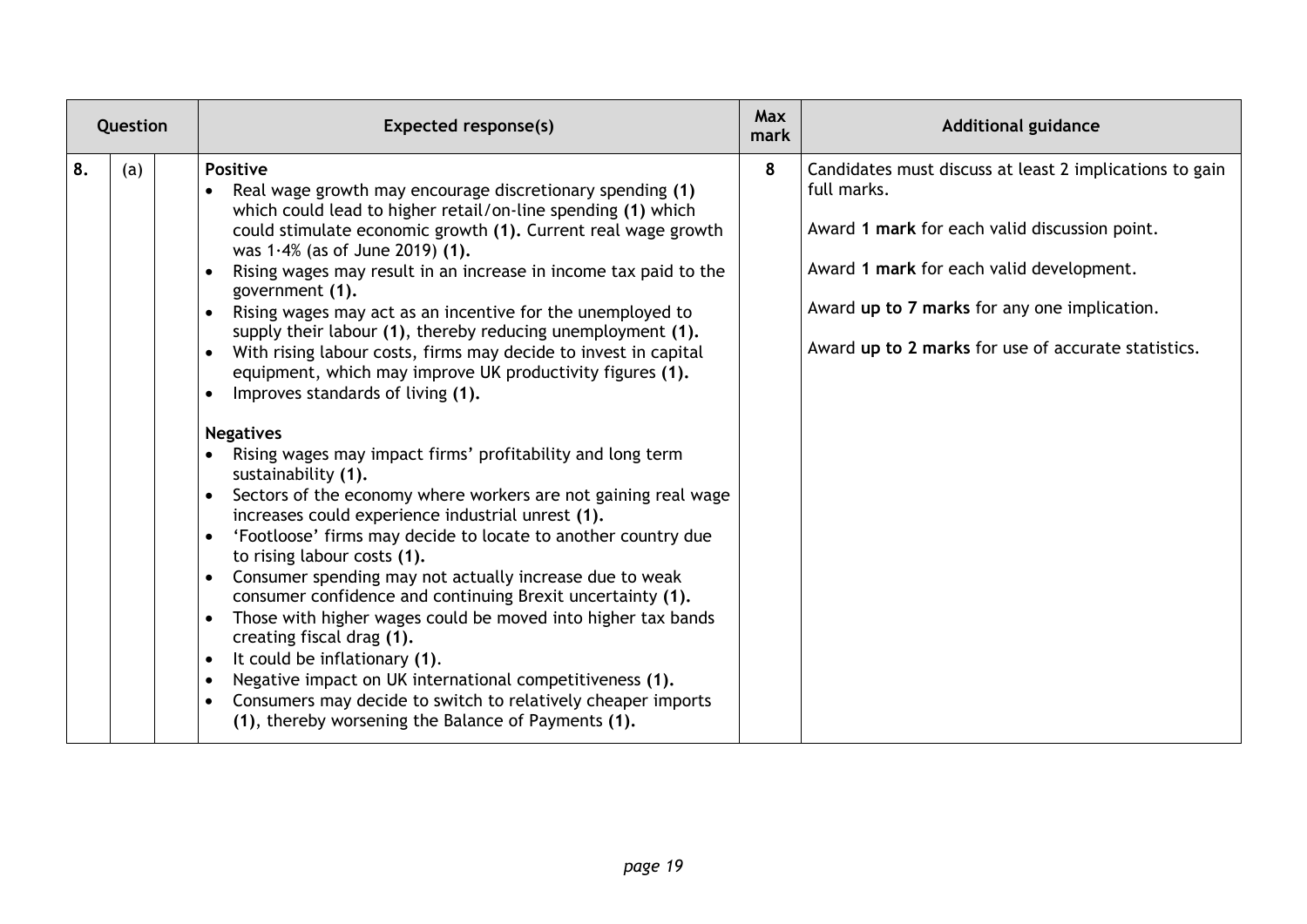| Question  | Expected response(s)                                                                                                                                                                                                                                                                                                                                                                                                                                                                                                                                                                                                                                                                                                                                                                                                                                                                                                                                                                                                                                                                                                                                                                                                                                                                                                                                                                                                                                                                                                                                                                                       | <b>Max</b><br>mark | <b>Additional guidance</b>                                                                                                                                                                                                                                   |
|-----------|------------------------------------------------------------------------------------------------------------------------------------------------------------------------------------------------------------------------------------------------------------------------------------------------------------------------------------------------------------------------------------------------------------------------------------------------------------------------------------------------------------------------------------------------------------------------------------------------------------------------------------------------------------------------------------------------------------------------------------------------------------------------------------------------------------------------------------------------------------------------------------------------------------------------------------------------------------------------------------------------------------------------------------------------------------------------------------------------------------------------------------------------------------------------------------------------------------------------------------------------------------------------------------------------------------------------------------------------------------------------------------------------------------------------------------------------------------------------------------------------------------------------------------------------------------------------------------------------------------|--------------------|--------------------------------------------------------------------------------------------------------------------------------------------------------------------------------------------------------------------------------------------------------------|
| 8.<br>(b) | It could result in a negative wealth effect (1), leading to lower<br>consumer spending (1).<br>There would be the possibility of negative equity for borrowers<br>(1), which would reduce their geographical mobility (1).<br>Loss of jobs in construction/estate agencies as profits fall (1),<br>due to less people moving and needing these services (1). One<br>new-build house supports five jobs (1).<br>Falling house prices lead to lower profits for house builders<br>worsening the supply of housing (1) which will worsen the<br>existing housing shortages (1).<br>If severe, there are negative consequences for banks (1): if people<br>default on their mortgages, there would be bad debts for banks if<br>the value of the house is lower than the value of the mortgage (1).<br>However, lower prices will make housing more affordable for<br>first time buyers (1), which may help those wishing to own their<br>first home (1).<br>It may reduce speculation in the housing market (1), which<br>might eventually lead to a more stable housing market (1).<br>Negative expectations might lead to fall in demand for property<br>(1) as potential buyers delay purchase (1) which leads to further<br>fall in prices (1). However, this may benefit the rental market<br>as sellers are forced to rent out their properties (1) leading to<br>higher supply and lower rent (1).<br>Government may get less revenue from stamp duty/LBTT (1).<br>$\bullet$<br>Regional differences can occur as some areas have rising house<br>prices, whilst others have falling house prices (1). | 8                  | Candidates must describe at least 2 impacts to gain<br>full marks.<br>Award 1 mark for each valid description.<br>Award 1 mark for each valid development.<br>Award up to 7 marks for any one impact.<br>Award up to 2 marks for use of accurate statistics. |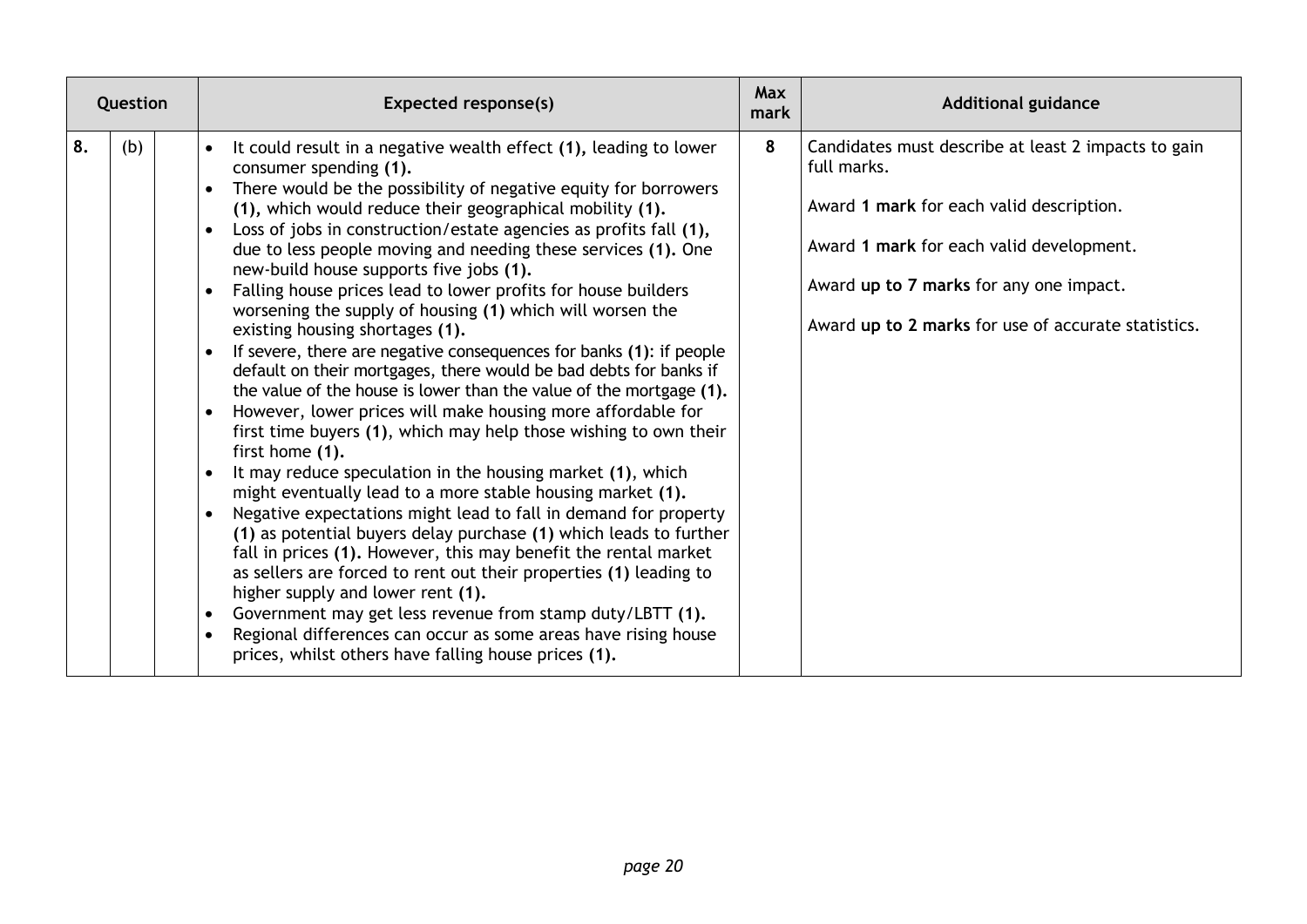| Question  | <b>Expected response(s)</b>                                                                                                                                                                                                                                                                                                                                                                                                                                                                                                                                                                                                                                                                                                                                                                                                                                                                                                                                                                                                                                                                                                                                                                                                                                                                                                                                                                                                                                                                                                                                                                                                                                                                                                                                                                                                                                                                                                                                                                                                                                                                                                                                  | <b>Max</b><br>mark | <b>Additional guidance</b>                                                                                                                                                                                                                                      |
|-----------|--------------------------------------------------------------------------------------------------------------------------------------------------------------------------------------------------------------------------------------------------------------------------------------------------------------------------------------------------------------------------------------------------------------------------------------------------------------------------------------------------------------------------------------------------------------------------------------------------------------------------------------------------------------------------------------------------------------------------------------------------------------------------------------------------------------------------------------------------------------------------------------------------------------------------------------------------------------------------------------------------------------------------------------------------------------------------------------------------------------------------------------------------------------------------------------------------------------------------------------------------------------------------------------------------------------------------------------------------------------------------------------------------------------------------------------------------------------------------------------------------------------------------------------------------------------------------------------------------------------------------------------------------------------------------------------------------------------------------------------------------------------------------------------------------------------------------------------------------------------------------------------------------------------------------------------------------------------------------------------------------------------------------------------------------------------------------------------------------------------------------------------------------------------|--------------------|-----------------------------------------------------------------------------------------------------------------------------------------------------------------------------------------------------------------------------------------------------------------|
| 8.<br>(c) | Government could make significant investment in<br>infrastructure/Crossrail/new run at Heathrow/5G but this would<br>be very expensive at a time of budgetary constraints (1). It may<br>lead to productivity gains through improved<br>connectedness/lower transport cost which would raise UK<br>productivity and output in the long-run (1).<br>HS2/investment in transport could improve labour mobility, but<br>$\bullet$<br>there are fears that the project will run significantly over-budget<br>(1) and will not reduce regional inequality as hoped (1).<br>The government could make significant investments in training<br>$\bullet$<br>and education, especially vocational education and<br>apprenticeships, but returns on this type of investment take a<br>long time to show (1). It would fill labour skills gaps and<br>hopefully produce more productive workers in the long-term (1).<br>The government could lower corporation tax, which is currently<br>$\bullet$<br>19% in the UK, with further reductions being promised by the<br>Chancellor (1). But this may lower government tax revenue (1)<br>that could be spent on further government economic objectives,<br>so it may be self-defeating (1) and would also worsen the public<br>finances (1). However, firms might reinvest into future expansion<br>or R&D (1) increasing employment/productivity leading to<br>long-term economic growth (1).<br>The government could provide incentives, such as grants/tax<br>breaks, to encourage further research and development, but<br>there would need to be an availability of highly-skilled workers<br>(1). The government also funds university research which leads<br>to innovation, new products and processes which raise<br>productivity and long-term economic growth (1). Brexit<br>threatens collaboration between UK and EU universities which<br>could reduce UK benefits from these projects (1).<br>The government could provide support for SMEs through<br>innovation funds, but these firms may grow and be bought by<br>foreign owned firms (1). They provide employment and regional<br>regeneration (1). | $\overline{9}$     | Candidates must evaluate at least 2 policies to gain<br>full marks.<br>Award 1 mark for each valid evaluation.<br>Award 1 mark for each valid development.<br>Award up to 8 marks for any one policy.<br>Award 1 mark for a definition of supply-side policies. |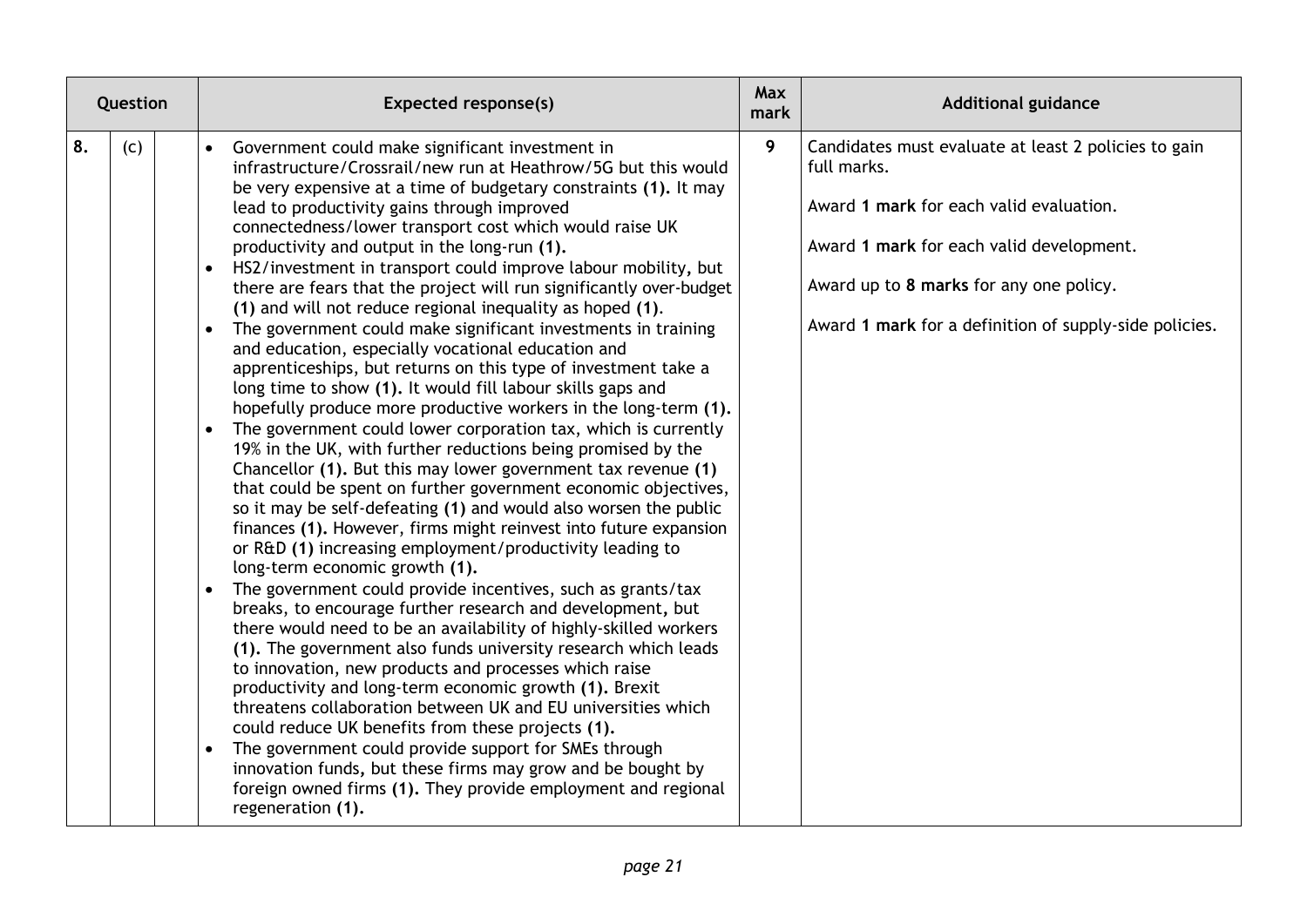| Question  | Expected response(s)                                                                                                                                                                                                                                                                                                                                                                                                                                                                                                                                                                                                                                                                                                                                                                                                         | Max<br>mark | <b>Additional guidance</b> |
|-----------|------------------------------------------------------------------------------------------------------------------------------------------------------------------------------------------------------------------------------------------------------------------------------------------------------------------------------------------------------------------------------------------------------------------------------------------------------------------------------------------------------------------------------------------------------------------------------------------------------------------------------------------------------------------------------------------------------------------------------------------------------------------------------------------------------------------------------|-------------|----------------------------|
| (c)<br>8. | Government could reduce trade union power to help deliver a<br>more flexible labour market (1). This allows firms to adapt<br>quickly to changing market conditions allowing them to<br>survive/prosper in the long-term (1). Its impact is limited<br>because trade union membership has already fallen significantly<br>(1). Lower trade union power can lead to greater exploitation (1).<br>The government could change employment protection<br>legislation, such as the 'working time directive', to allow<br>businesses to change working practices to suit them (1). The UK<br>labour market is flexible but the gig economy and zero hour<br>contracts have led to poor worker protection in the UK (1).<br>However, unemployment is at a record-low (1). The level of<br>poverty for people in work has risen (1). |             |                            |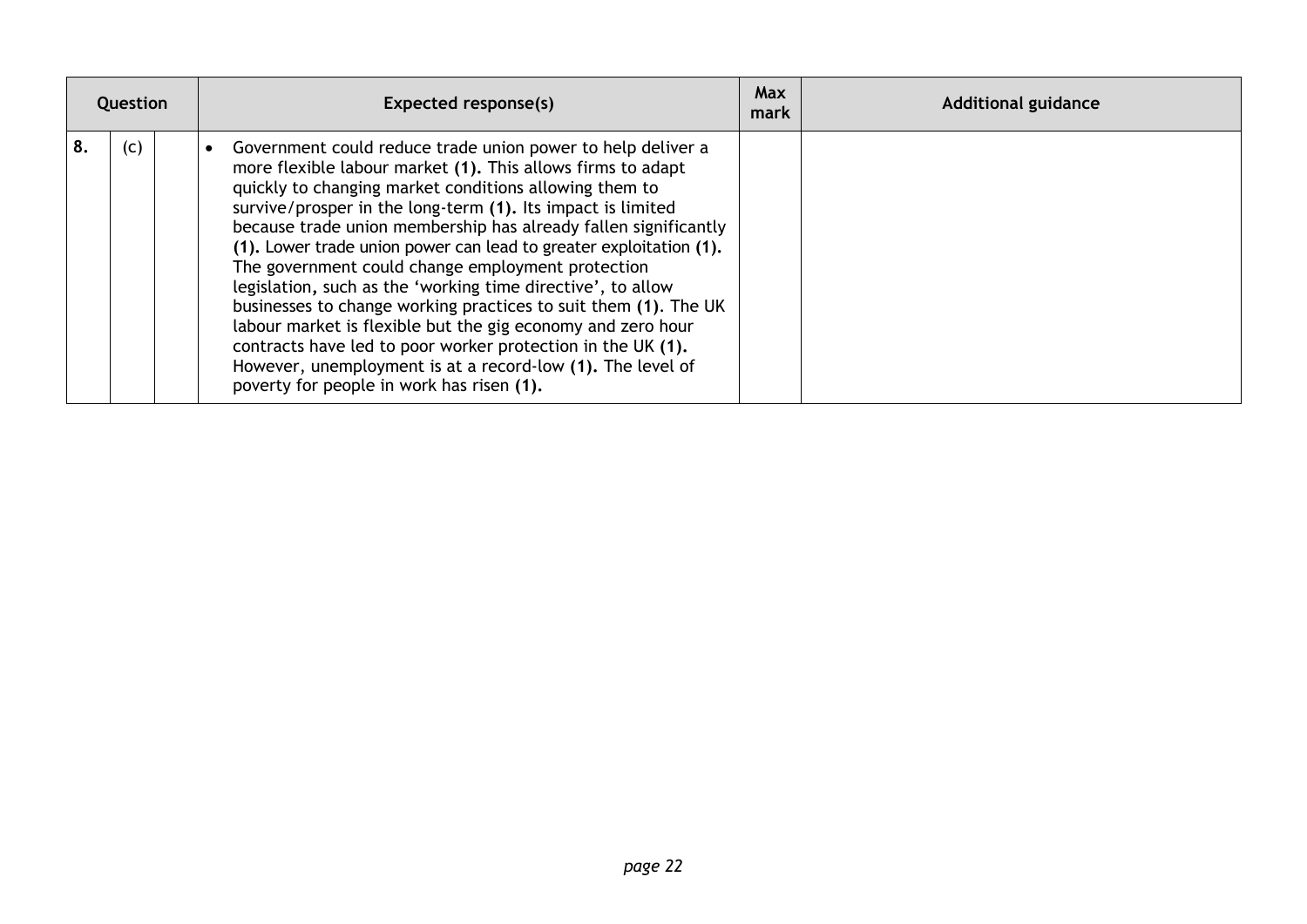| Question  | <b>Expected response(s)</b>                                                                                                                                                                                                                                                                                                                                                                                                                                                                                                                                                                                                                                                                                                                                                                                                                                                                                                                                                                                                                                                                                                                                                                                                                                                                                                                                                                                                                                                                                                                                                                                                                                                                                                                                                                                                                                                                                                                                                                            | <b>Max</b><br>mark | <b>Additional guidance</b>                                                                                                                                                                                                                                                                                                                                |
|-----------|--------------------------------------------------------------------------------------------------------------------------------------------------------------------------------------------------------------------------------------------------------------------------------------------------------------------------------------------------------------------------------------------------------------------------------------------------------------------------------------------------------------------------------------------------------------------------------------------------------------------------------------------------------------------------------------------------------------------------------------------------------------------------------------------------------------------------------------------------------------------------------------------------------------------------------------------------------------------------------------------------------------------------------------------------------------------------------------------------------------------------------------------------------------------------------------------------------------------------------------------------------------------------------------------------------------------------------------------------------------------------------------------------------------------------------------------------------------------------------------------------------------------------------------------------------------------------------------------------------------------------------------------------------------------------------------------------------------------------------------------------------------------------------------------------------------------------------------------------------------------------------------------------------------------------------------------------------------------------------------------------------|--------------------|-----------------------------------------------------------------------------------------------------------------------------------------------------------------------------------------------------------------------------------------------------------------------------------------------------------------------------------------------------------|
| 9.<br>(a) | <b>Positive effects</b><br>It makes the tax system more progressive (1).<br>An increase in income tax on higher earners could be<br>$\bullet$<br>redistributed to lower earners, thereby reducing income<br>inequality (1).<br>The majority of Scottish tax payers $-55%$ (1) $-$ will pay less<br>$\bullet$<br>income tax than elsewhere in the UK, thereby increasing their<br>take home pay (1) because the average income in Scotland is<br>lower than the average UK income (1).<br>It could lead to more taxation revenue which will help pay for<br>$\bullet$<br>the greater public spending per person (1) or possibly lead to a<br>reduction in the Scottish debt-to-GDP ratio (1).<br>The additional tax may help pay for free university tuition and<br>$\bullet$<br>free prescriptions in Scotland (1).<br>The additional tax may help pay for more generous public sector<br>$\bullet$<br>pay settlements (1), such as the recent $13.51\%$ pay settlement<br>deal over three years for Scottish teachers (1). This could<br>attract people into the teaching profession, thereby improving<br>the quality of education in Scotland (1).<br>It could be used to maximise welfare, such as helping to reduce<br>$\bullet$<br>child poverty in Scotland (1).<br>It could be used to pay for additional infrastructure, which<br>$\bullet$<br>would help improve productivity and labour mobility (1), such as<br>the recently completed Aberdeen by-pass etc (1).<br><b>Negative effects</b><br>It is argued that it could affect where people/businesses choose<br>$\bullet$<br>to locate over time (1). This may result in Scotland suffering<br>from the 'brain drain' phenomenon (1), particularly if there is a<br>widening divergence between Scotland and the rest of the UK (1).<br>It is also argued that it could have a negative impact on whether<br>$\bullet$<br>people apply for a promotion or work more hours, possibly<br>reducing the supply of labour to the market (1). | $\mathbf{3}$       | Candidates must discuss at least 2 effects to gain full<br>marks.<br>Award 1 mark for each valid discussion point.<br>Award 1 mark for each valid development.<br>Award up to 9 marks for any one effect.<br>Award up to 2 marks for use of accurate statistics.<br>Give credit for knowledge of the Scottish tax bands.<br>Give credit for Laffer curve. |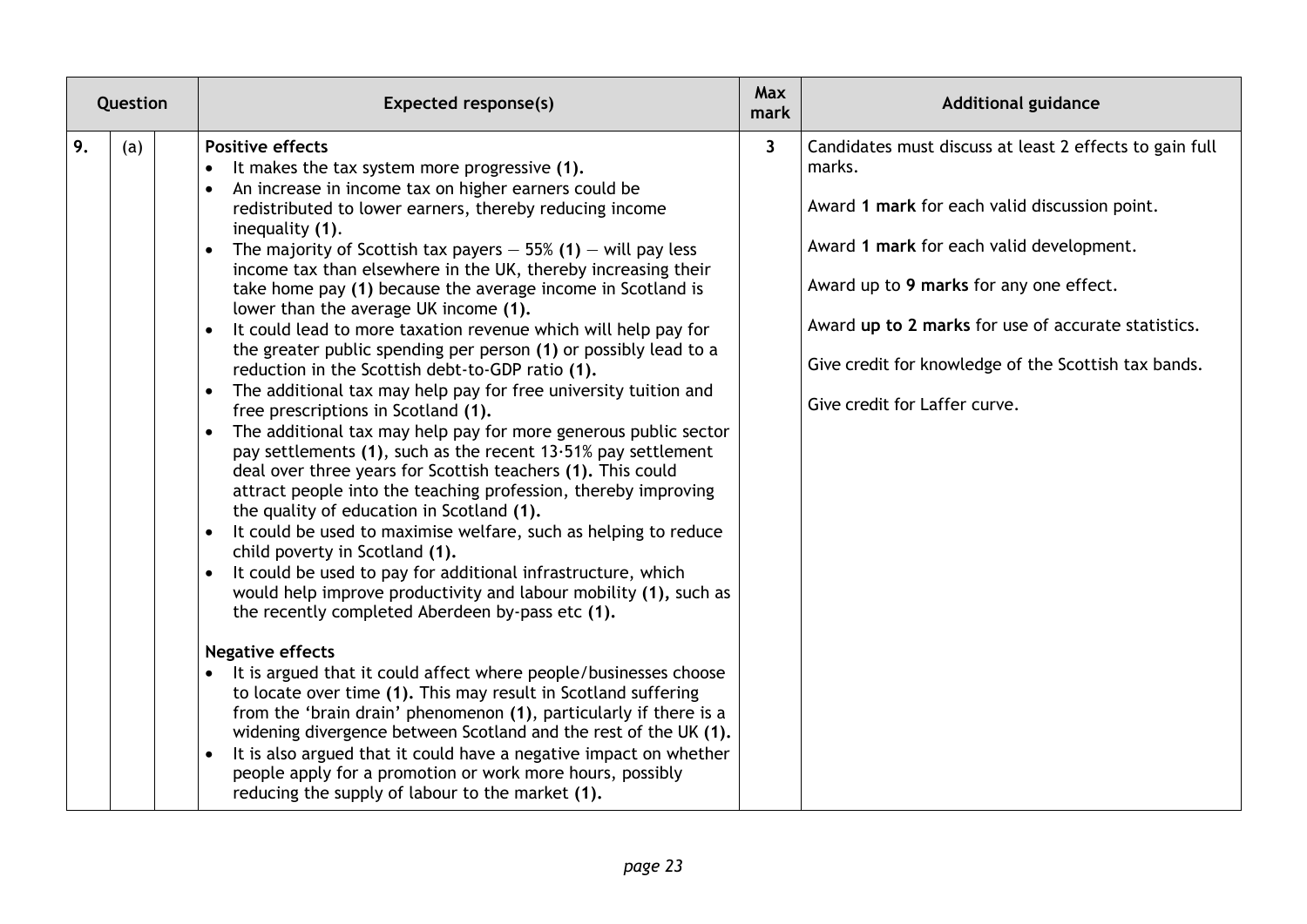| Question |     | Expected response(s)                                                                                                                                                                                                                                                                                                                                                                                                                                                                                                                                | Max<br>mark | <b>Additional guidance</b> |
|----------|-----|-----------------------------------------------------------------------------------------------------------------------------------------------------------------------------------------------------------------------------------------------------------------------------------------------------------------------------------------------------------------------------------------------------------------------------------------------------------------------------------------------------------------------------------------------------|-------------|----------------------------|
|          | (a) | It could lead to tax avoidance or even tax evasion (1), which<br>could actually reduce the overall tax take (1).<br>Scotland may find it difficult to attract talented professionals<br>(1). This could have major implications for the NHS who rely on<br>highly-skilled professionals such as hospital consultants (1).<br>The Scottish Fiscal Commission forecasts that the Scottish<br>government could have to pay back £472m to the UK<br>government due to differences in the forecast between the<br>block grant and devolved tax take (1). |             |                            |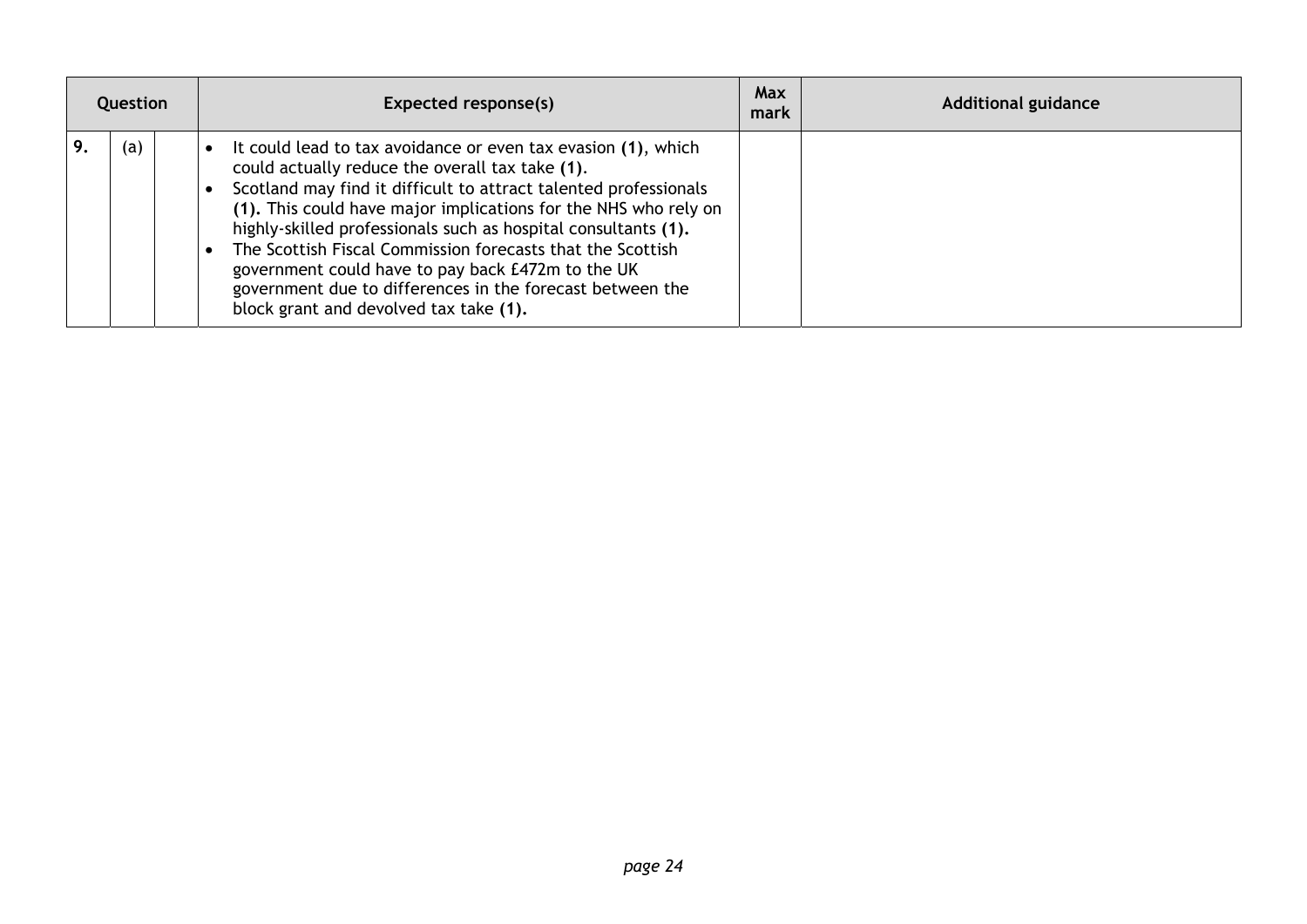| Question  | <b>Expected response(s)</b>                                                                                                                                                                                                                                                                                                                                                                                                                                                                                                                                                                                                                                                                                                                                                                                                                                                                                                                                                                                                                                                                                                                                                                                                                                                                                                                                                                                                                                                                                                                                                                                                                                                                                                                                                                                                                                                                                                                        | Max<br>mark | <b>Additional guidance</b>                                                                                                                                                                                              |
|-----------|----------------------------------------------------------------------------------------------------------------------------------------------------------------------------------------------------------------------------------------------------------------------------------------------------------------------------------------------------------------------------------------------------------------------------------------------------------------------------------------------------------------------------------------------------------------------------------------------------------------------------------------------------------------------------------------------------------------------------------------------------------------------------------------------------------------------------------------------------------------------------------------------------------------------------------------------------------------------------------------------------------------------------------------------------------------------------------------------------------------------------------------------------------------------------------------------------------------------------------------------------------------------------------------------------------------------------------------------------------------------------------------------------------------------------------------------------------------------------------------------------------------------------------------------------------------------------------------------------------------------------------------------------------------------------------------------------------------------------------------------------------------------------------------------------------------------------------------------------------------------------------------------------------------------------------------------------|-------------|-------------------------------------------------------------------------------------------------------------------------------------------------------------------------------------------------------------------------|
| 9.<br>(b) | Crowding out<br>A larger budget deficit will increase the demand for financial<br>capital (1). If private saving and net foreign investment remain<br>the same, then less financial capital will be available for private<br>investment in physical capital (1). When government borrowing<br>soaks up available financial capital and leaves less for private<br>investment in physical capital (1), the result is crowding out (1).<br>This decrease in the amount invested in physical capital makes<br>the workforce less productive (1). This could also have a<br>negative effect on wages (1).<br><b>OR</b><br>A larger budget deficit puts pressure on interest rates to rise (1)<br>because the government may need to raise the rates of the<br>return they pay on government bonds to attract sufficient<br>lenders (1). These higher interest rates on government bonds<br>lead to higher retail/commercial bank rates which makes<br>funding investment more expensive (1) thus higher government<br>spending just replaces investment spending in the private sector<br>(1) leading to a lower net impact on GDP (1).<br>A larger budget deficit requires lenders to remove funds from<br>$\bullet$<br>the banking system (1) which means there is less money<br>available to fund private sector investment (1).<br>Other dangers may include<br>burden of debt and future interest payments<br>$\bullet$<br>opportunity cost of interest repayments<br>$\bullet$<br>intergenerational unfairness<br>$\bullet$<br>possible negative impact on the UK's credit rating<br>$\bullet$<br>negative impact on business confidence<br>$\bullet$<br>risk of a sovereign debt crisis<br>$\bullet$<br>Ricardian equivalence<br>$\bullet$<br>dangers of external ownership of government bonds<br>$\bullet$<br>greater risk of future austerity measures<br>use of fiscal stimulus is limited if a country already has a high<br>level of debt | 8           | Candidates must describe at least 2 possible dangers to<br>gain full marks.<br>Award 1 mark for each valid description.<br>Award 1 mark for each valid development.<br>Award up to 7 marks for any one possible danger. |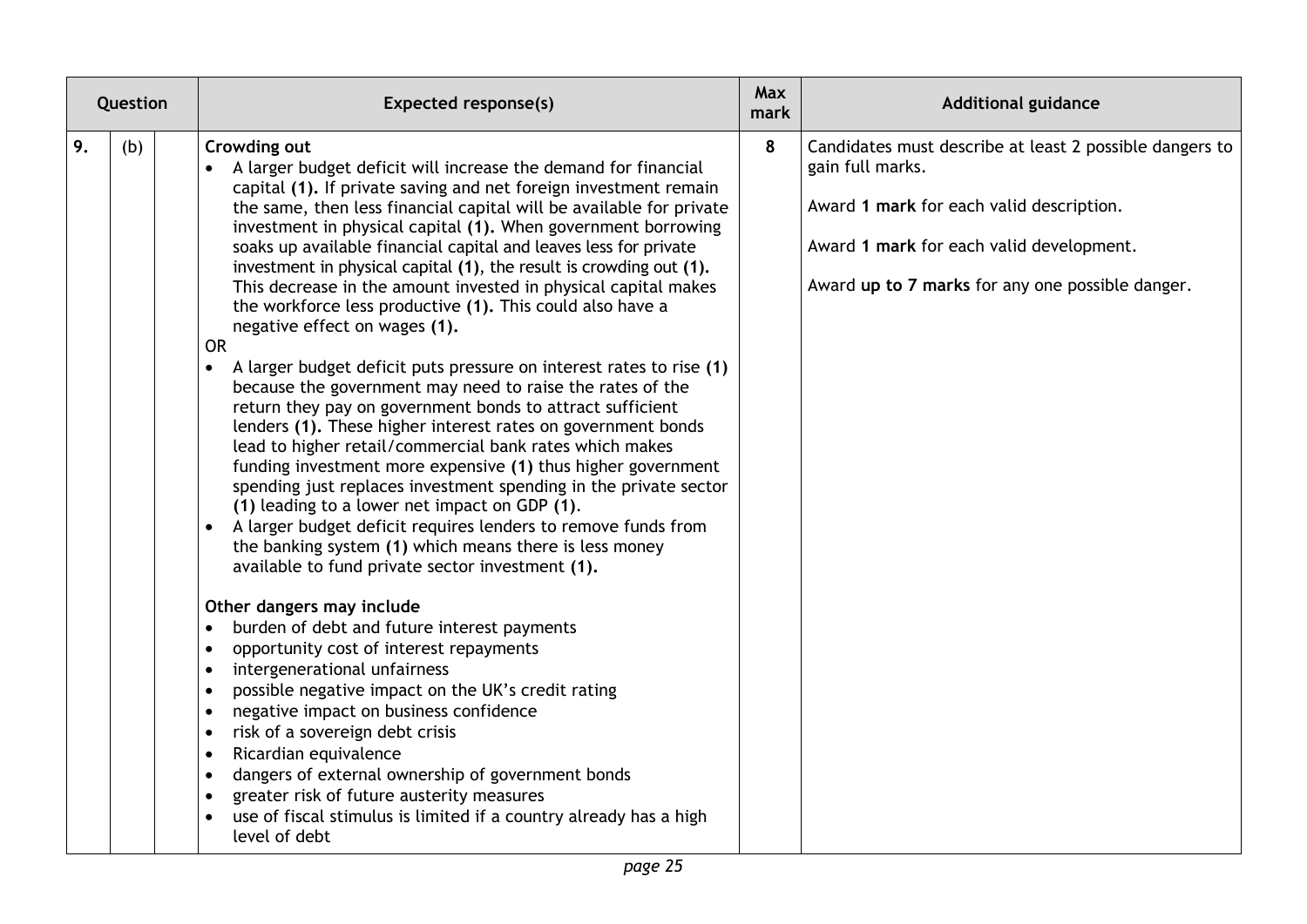| Question  | Expected response(s)                                                                                                                                                                                                                                                                                                                                                                                                                                                                                                                                                                                                                                                                                                                                                                                                                                                                                                                                                                                                                                                                                                                                                                                                                                                                                                                                                                                                                            | <b>Max</b><br>mark | <b>Additional guidance</b>                                                                                                                                                                                                                                                                                                                                      |
|-----------|-------------------------------------------------------------------------------------------------------------------------------------------------------------------------------------------------------------------------------------------------------------------------------------------------------------------------------------------------------------------------------------------------------------------------------------------------------------------------------------------------------------------------------------------------------------------------------------------------------------------------------------------------------------------------------------------------------------------------------------------------------------------------------------------------------------------------------------------------------------------------------------------------------------------------------------------------------------------------------------------------------------------------------------------------------------------------------------------------------------------------------------------------------------------------------------------------------------------------------------------------------------------------------------------------------------------------------------------------------------------------------------------------------------------------------------------------|--------------------|-----------------------------------------------------------------------------------------------------------------------------------------------------------------------------------------------------------------------------------------------------------------------------------------------------------------------------------------------------------------|
| 9.<br>(c) | Possible areas for discussion could include<br>Increase the National Minimum/Living Wage<br>Increases incomes of those on low incomes, raising living<br>standards, reducing poverty (1).<br>It reduces the amount that the government pays out in working<br>tax credits (1).<br>It adds to the costs of firms and may impact employment as<br>firms cut back on labour costs (1). It will also impact UK firms'<br>overall competitiveness (1). It can be inflationary if higher<br>labour costs are passed on to consumers (1).<br>It only affects a very small proportion of the workforce, as most<br>workers earn above the NMW/NLW (1).<br>Increase in State benefits<br>They can be targeted at most vulnerable groups eg pensioners<br>(1). Those on low incomes have a high marginal propensity to<br>consume which leads to a higher multiplier effect (1).<br>They can be means-tested (1) which reduces poverty and<br>associated socio-economic costs such as lower incidents of<br>mental health issues/criminality (1).<br>Increasing state benefits may have to be paid for by increases in<br>taxation or government borrowing (1) which has a negative<br>impact on public finances (1).<br>Disincentive effects may result in small number of recipients of<br>$\bullet$<br>state benefits becoming dependent on benefits rather than<br>seeking employment (1). This may lead to an increase in<br>long-term unemployment. | $\overline{7}$     | Candidates must discuss at least 2 policy measures to<br>gain full marks.<br>Award 1 mark for each valid discussion point.<br>Award 1 mark for each valid development.<br>Award up to 6 marks for any one policy measure.<br>Award up to 2 marks for use of accurate statistics.<br>Give credit for knowledge of current National<br>Minimum/Living Wage rates. |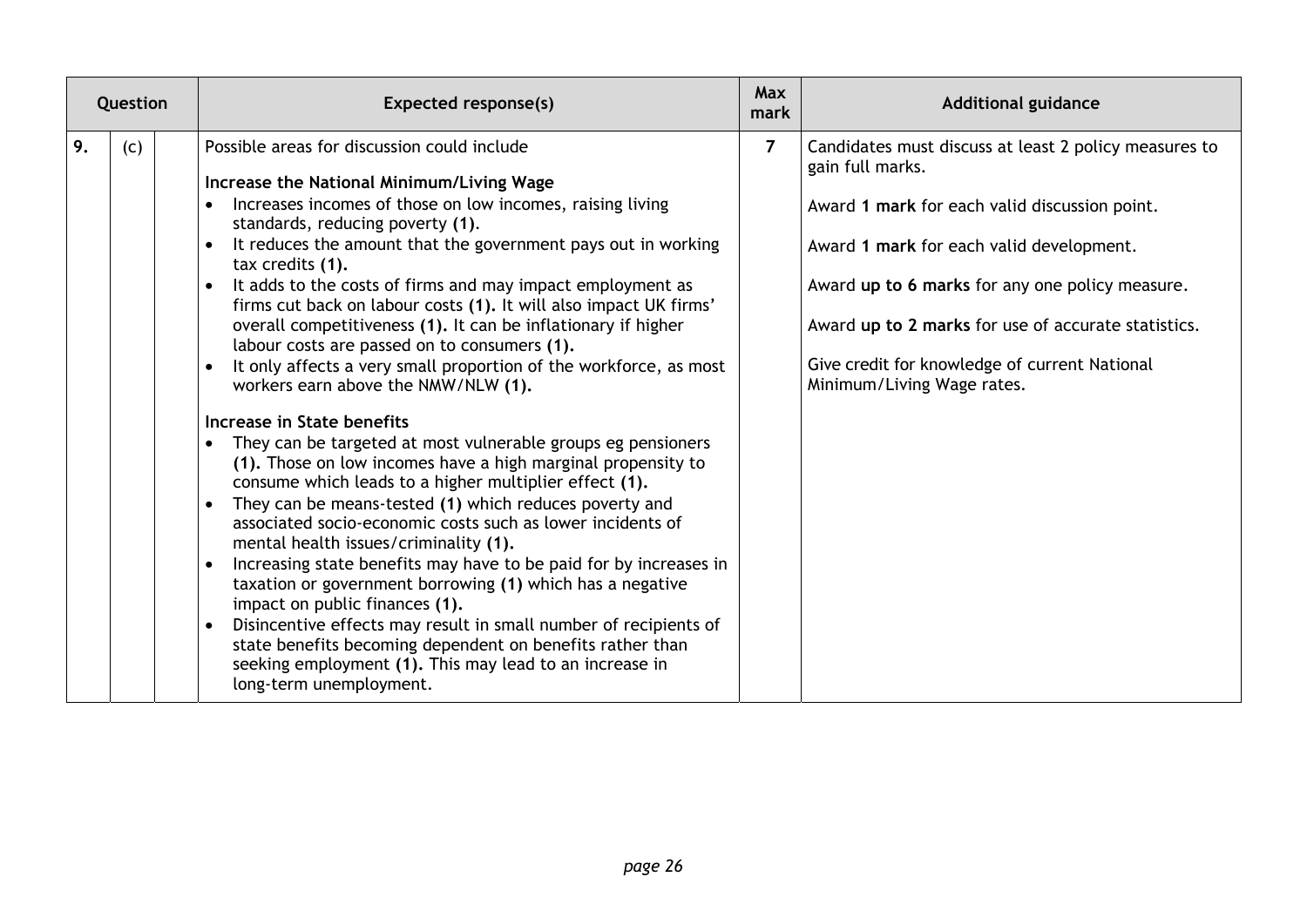| Question |     | Expected response(s)                                                                                                                                                                                                                                                                                                                                                                                                                                                                    | <b>Max</b><br>mark | <b>Additional guidance</b> |
|----------|-----|-----------------------------------------------------------------------------------------------------------------------------------------------------------------------------------------------------------------------------------------------------------------------------------------------------------------------------------------------------------------------------------------------------------------------------------------------------------------------------------------|--------------------|----------------------------|
|          | (c) | Other policies might include<br>Investment in education and training $-$ focusing on raising<br>attainment/widening access<br>Improving healthcare $-$ reducing health inequality would lead to<br>greater employability<br>Investment in affordable housing/tackling social deprivation $-$<br>better educational outcomes, better health outcomes, improving<br>employability and improving social mobility etc<br>Providing job opportunities $-$ reducing labour immobility through |                    |                            |
|          |     | reduced transport cost; providing funding for apprenticeships and<br>government training schemes                                                                                                                                                                                                                                                                                                                                                                                        |                    |                            |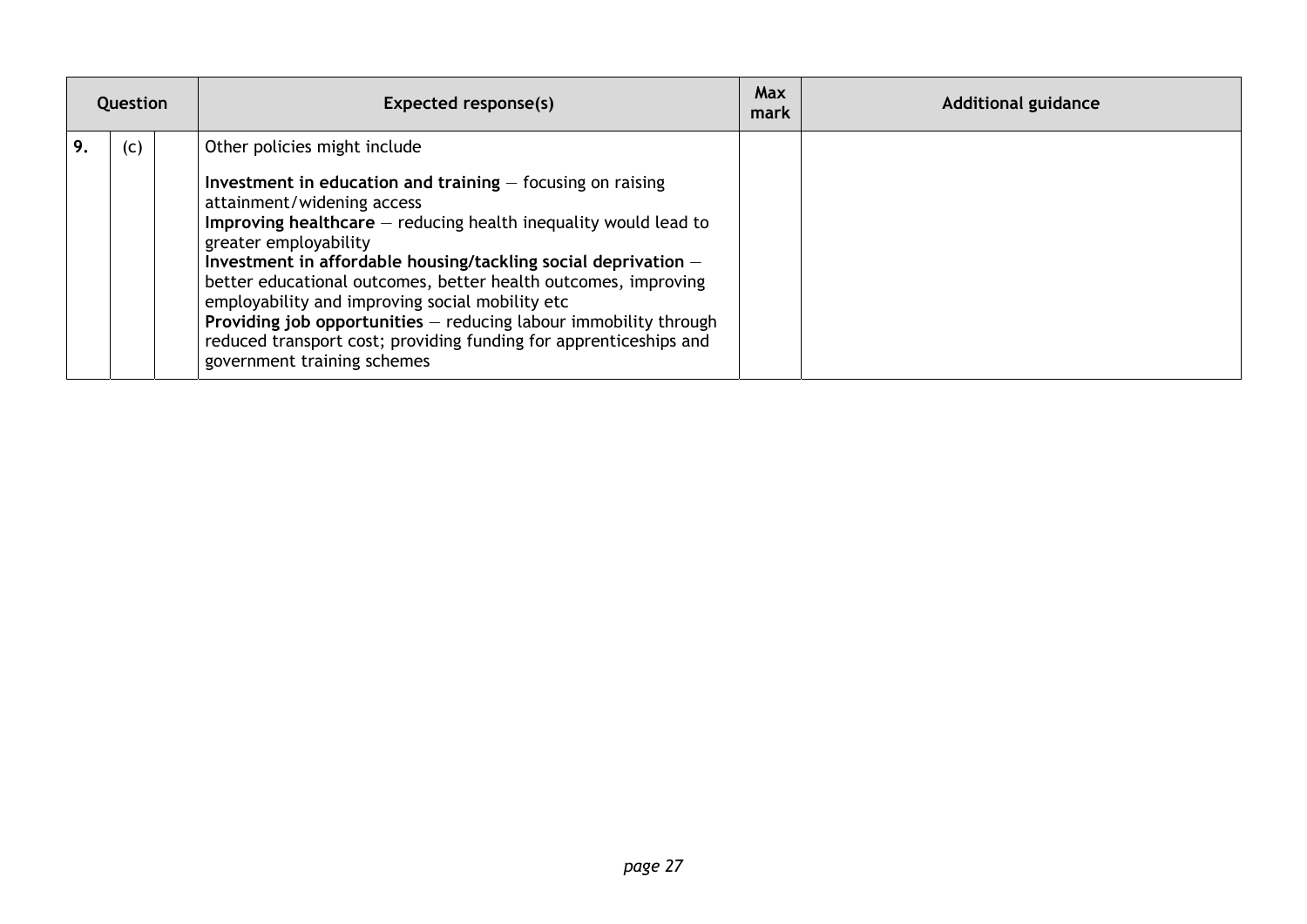| Question |     | Expected response(s)                                                                                                                                                                                                                                                                                                                                                                                                                                                                                                                                                                                                                                                                                            | Max<br>mark | <b>Additional guidance</b>                                                                                                                                                                            |
|----------|-----|-----------------------------------------------------------------------------------------------------------------------------------------------------------------------------------------------------------------------------------------------------------------------------------------------------------------------------------------------------------------------------------------------------------------------------------------------------------------------------------------------------------------------------------------------------------------------------------------------------------------------------------------------------------------------------------------------------------------|-------------|-------------------------------------------------------------------------------------------------------------------------------------------------------------------------------------------------------|
| 10.      | (a) | It aims to expand trade links between Asia, Africa and Europe (1).<br>It aims to give China access to factor markets and product<br>markets (1).<br>The 'Belt' refers to the overland routes for road and rail<br>transportation, called the Silk Road Economic Belt (1).<br>The 'Road' refers to the sea routes, or the 21st Century<br>$\bullet$<br>Maritime Silk Road (1).<br>The Belt and Road Initiative addresses an 'infrastructure gap'<br>$\bullet$<br>(1) and thus has potential to accelerate economic growth across<br>the Asia Pacific area and Central and Eastern Europe (1).<br>The initial focus has been infrastructure investment, education,<br>port, railway and highway construction (1). | 4           | Candidates must describe at least 2 aspects to gain full<br>marks.<br>Award 1 mark for each valid description.<br>Award 1 mark for each valid development.<br>Award up to 3 marks for any one aspect. |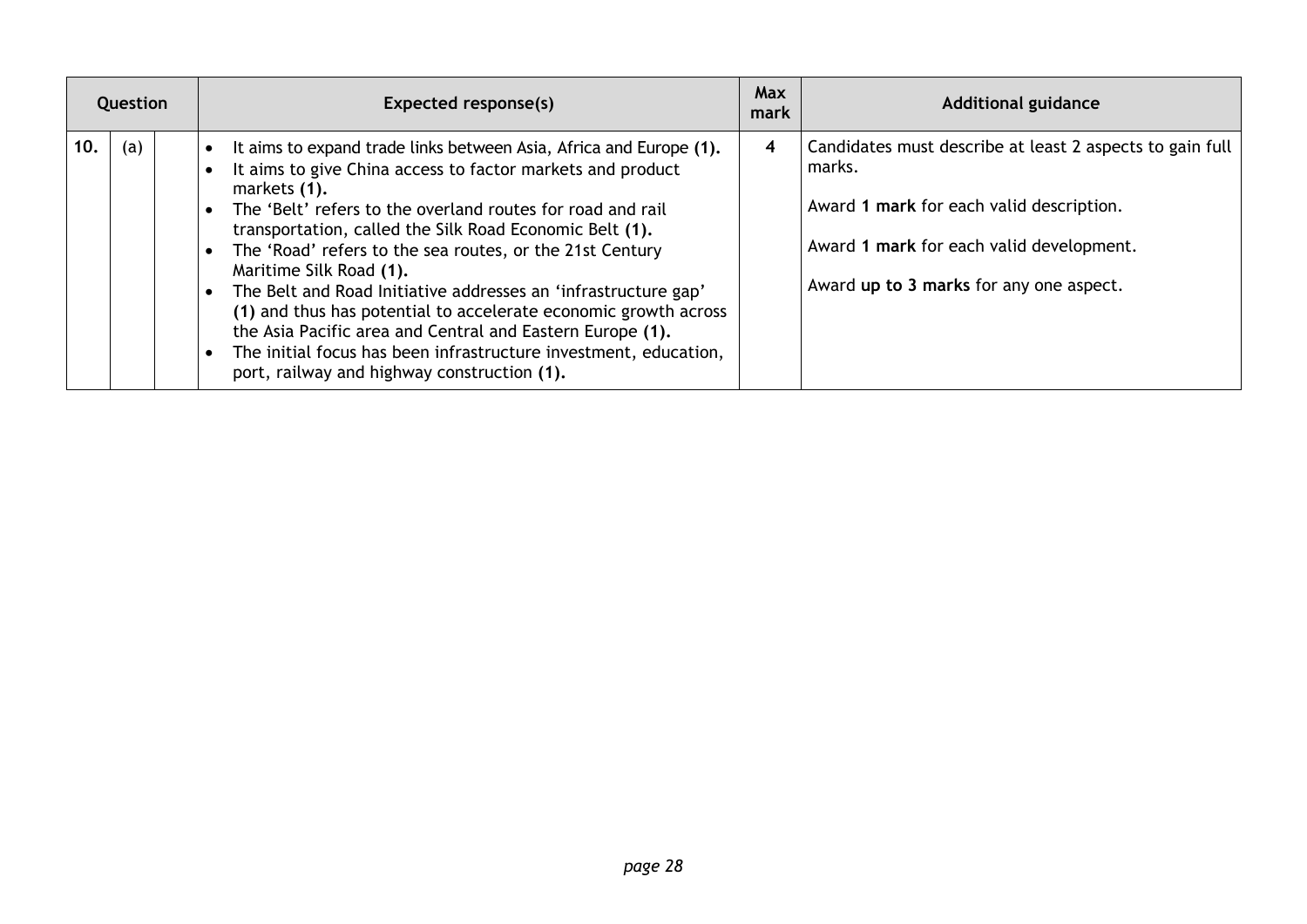| Question |     | Expected response(s)                                                                                                                                                                                                                                                                                                                                                                                                                                                                                                                                                                                                                                                                                                                                                                                                                                                                                                                                                                                                                                                                                                                                                                                                                                                                                                                                                                                                                                                                                                                     | <b>Max</b><br>mark | <b>Additional guidance</b>                                                                                                                                                                                                                                                 |
|----------|-----|------------------------------------------------------------------------------------------------------------------------------------------------------------------------------------------------------------------------------------------------------------------------------------------------------------------------------------------------------------------------------------------------------------------------------------------------------------------------------------------------------------------------------------------------------------------------------------------------------------------------------------------------------------------------------------------------------------------------------------------------------------------------------------------------------------------------------------------------------------------------------------------------------------------------------------------------------------------------------------------------------------------------------------------------------------------------------------------------------------------------------------------------------------------------------------------------------------------------------------------------------------------------------------------------------------------------------------------------------------------------------------------------------------------------------------------------------------------------------------------------------------------------------------------|--------------------|----------------------------------------------------------------------------------------------------------------------------------------------------------------------------------------------------------------------------------------------------------------------------|
| 10.      | (b) | A trade war leads to lower exports, lower output and lower<br>growth (1).<br>US \$200bn worth of tariffs have been imposed by the US on<br>Chinese goods (1). Chinese have imposed US \$60bn on US goods (1).<br>Consumers may lose the benefit of cheap imports/less<br>choice/inferior domestically produced goods (1).<br>Higher inflation in US due to higher import costs (1).<br>Free trade and specialisation lead to higher world output and<br>more efficient use of global resources (1), and protectionism<br>prevents this (1).<br>In the short-run, inefficient domestic industries are protected<br>(1), but in the long-run this just reinforces inefficiency (1).<br>The US economy may experience fewer job losses and lower<br>unemployment because there is less competition from Chinese<br>goods (1). Lower unemployment leads to lower benefits paid out<br>by government (1).<br>Some industries will benefit (steel) but some will lose out (soy<br>beans) $(1)$ .<br>The Current Account of US Balance of Payments may improve as<br>imports fall (1).<br>Less industrial theft of US intellectual property could lead to<br>higher profits for US firms (1).<br>Government tax revenues may go up from tariffs (1), depending<br>on the elasticity of imports (1). But lower exports from US firms<br>to China lower their profits (1), leading to lower corporation tax (1).<br>If other countries decide to increase protectionism the global<br>economy could suffer a depression similar to the 1930s (1). | 8                  | Candidates must discuss at least 2 implications to gain<br>full marks.<br>Award 1 mark for each valid discussion point.<br>Award 1 mark for each valid development.<br>Award up to 7 marks for any one implication.<br>Award up to 2 marks for use of accurate statistics. |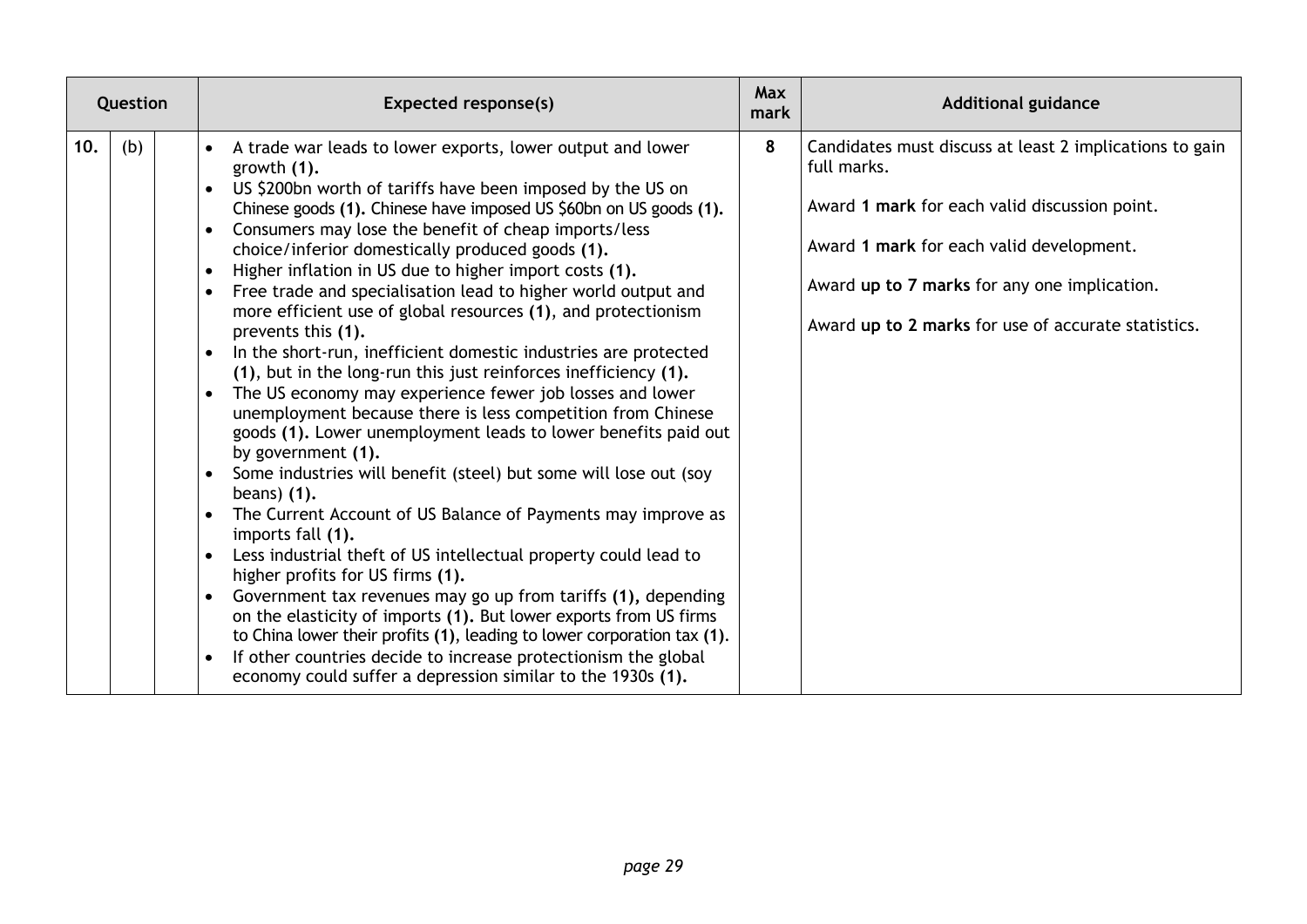| Question |     | Expected response(s)                                                                                                                                                                                                                                                                                                                                                                                                                                                                                                                                                                                                                                                                                                                                                                                                                                                                                                                                                                                                                                                                                                                                                                                                                                                                                                                                                                                                                                                                                                                                                                                                                             | <b>Max</b><br>mark | <b>Additional guidance</b>                                                                                                                                                                                                                                  |
|----------|-----|--------------------------------------------------------------------------------------------------------------------------------------------------------------------------------------------------------------------------------------------------------------------------------------------------------------------------------------------------------------------------------------------------------------------------------------------------------------------------------------------------------------------------------------------------------------------------------------------------------------------------------------------------------------------------------------------------------------------------------------------------------------------------------------------------------------------------------------------------------------------------------------------------------------------------------------------------------------------------------------------------------------------------------------------------------------------------------------------------------------------------------------------------------------------------------------------------------------------------------------------------------------------------------------------------------------------------------------------------------------------------------------------------------------------------------------------------------------------------------------------------------------------------------------------------------------------------------------------------------------------------------------------------|--------------------|-------------------------------------------------------------------------------------------------------------------------------------------------------------------------------------------------------------------------------------------------------------|
| 10.      | (c) | China's rate of economic growth has fallen from an average of 10%<br>$\bullet$<br>in 1990's to $6.3\%$ (June 2019) (1).<br>Rising wage costs in China have lowered China's international<br>$\bullet$<br>competitiveness (1).<br>Some MNC's have shut down in China and moved to lower wage<br>$\bullet$<br>economies such as Vietnam (1).<br>Sluggish global demand has impacted on China's export market (1).<br>$\bullet$<br>Chinese debt bubble/property bubble has built up debt leading<br>to a fragile banking sector (1).<br>Chinese government trying to curtail unregulated shadow<br>banking sector (1).<br>China is becoming more aware of environmental impacts which<br>may raise costs for business as they try to reduce the pollution (1).<br>Unbalanced growth $-$ the economy has relied on exports and not<br>enough internal consumer demand (1). There is a need to boost<br>domestic consumption but China has a high savings rate (1).<br>The former One Child Policy is now having a negative impact on<br>China's labour market (1), as the country's working-age<br>population is due to fall between 2015 and 2030 (1).<br>Inefficient state industries lower productivity (1).<br>$\bullet$<br>There is rising unemployment in China, but government<br>statistics do not necessarily reflect the full extent (1).<br>Chinese state spending to promote economic growth has not<br>been put to long-run sustainable projects (1), empty cities, and<br>roads that go nowhere (1).<br>The Yuan has been allowed to float up against the US\$ which<br>$\bullet$<br>lowers Chinese international competitiveness (1). | 5                  | Candidates must explain at least 2 reasons to gain full<br>marks.<br>Award 1 mark for each valid explanation.<br>Award 1 mark for each valid development.<br>Award up to 4 marks for any one reason.<br>Award up to 2 marks for use of accurate statistics. |